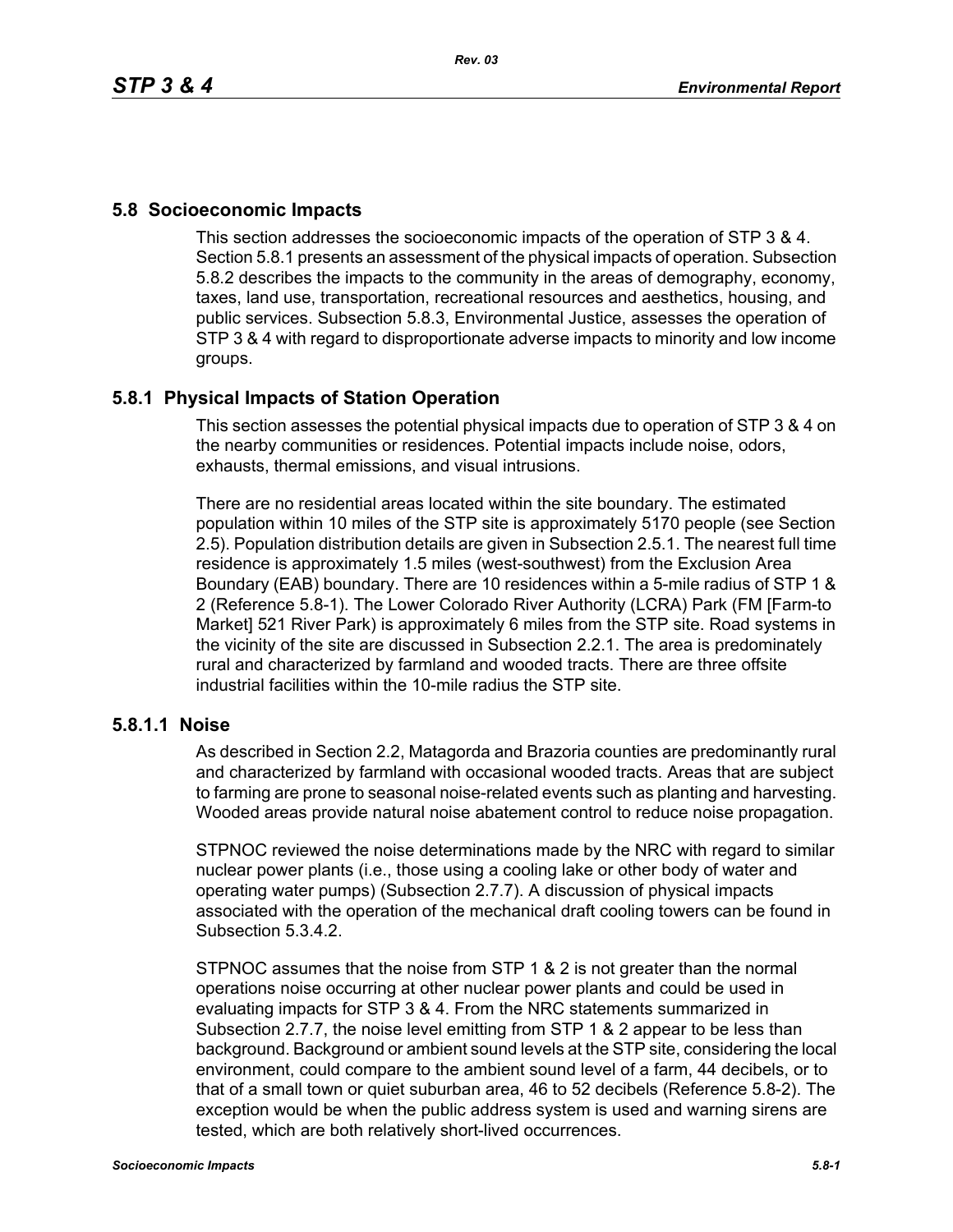Noise level attenuates with distance. A 3-decibel decrease is perceived as roughly halving loudness; a 3-decibel increase doubles the loudness. The noise from an earthmover can be as high as 94 decibels from 10 feet away, and 82 decibels from 70 feet away. A crane lifting a load can make 96 decibels of noise; at rest, it may make less than 80 decibels. Moderate auto traffic at a distance of 100 feet (30 meters) rates about 50 decibels. To a driver with a car window open or a pedestrian on the sidewalk, the same traffic rates about 70 decibels (Reference 5.8-3); that is, it sounds four times louder. The level of normal conversation is about 50 to 60 decibels.

Major equipment components are housed within structures that provide noise attenuation. Intermittently operated equipment (i.e., emergency diesel generators, combustion turbine generator) are equipped with mufflers to reduce exhaust noise.

No public roads, public buildings or residences are located within the EAB. After the completion of construction of STP 3 & 4, areas that were used for construction support will be graded, landscaped, and planted to enhance the overall site appearance. Previously forested areas cleared for temporary construction facilities will be revegetated, and harsh topographical features created during construction will be contoured to match the surrounding areas (Subsection 3.1.2). This revegetation will provide an additional buffer for operations-related noise. The STPEGS Annual Environmental Operating Report (Reference 5.8-1) identifies 10 residences within a 5 mile radius of the currently operating units. The exclusion area boundary is greater than 4000 feet in all directions from the new STP 3 & 4 footprint. Attenuation of noise associated with STP 3 & 4 operations would be similar to that which is currently occurring for STP 1 & 2.

Impacts from the noise associated with the operation of STP 3 & 4 would be SMALL and would not require mitigation.

## **5.8.1.2 Air Quality**

Section 5.4 discusses the impacts to members of the public from radioactive air emissions from STP 3 & 4. Subsection 5.8.1.2 is focused in impacts to members of the public from non-radiological air emissions.

Matagorda and Brazoria Counties are part of the Metropolitan Houston-Galveston Intrastate Air Quality Control Region (AQCR) (Reference 5.8-4). All areas within the Metropolitan Houston-Galveston Intrastate AQCR are classified as achieving attainment with the National Ambient Air Quality Standards (NAAQS), with the exception of the Houston-Galveston-Brazoria 8-Hour Ozone Non-attainment Area. (Reference 5.8-5). A discussion of current and projected regional air quality conditions is contained in Subsection 2.7.2.

The NAAQS define ambient concentration criteria for sulfur dioxide  $(SO<sub>2</sub>)$ , particulate matter with aerodynamic diameters of 10 microns or less ( $PM_{10}$ ), particulate matter with aerodynamic diameters of 2.5 microns or less  $(PM<sub>2.5</sub>)$ , carbon monoxide (CO), nitrogen dioxide (NO<sub>2</sub>), ozone (O<sub>3</sub>), and lead (Pb). These pollutants are generally referred to as "criteria pollutants." Areas of the United States having air quality as good as or better than the NAAQS are designated by the U.S. Environmental Protection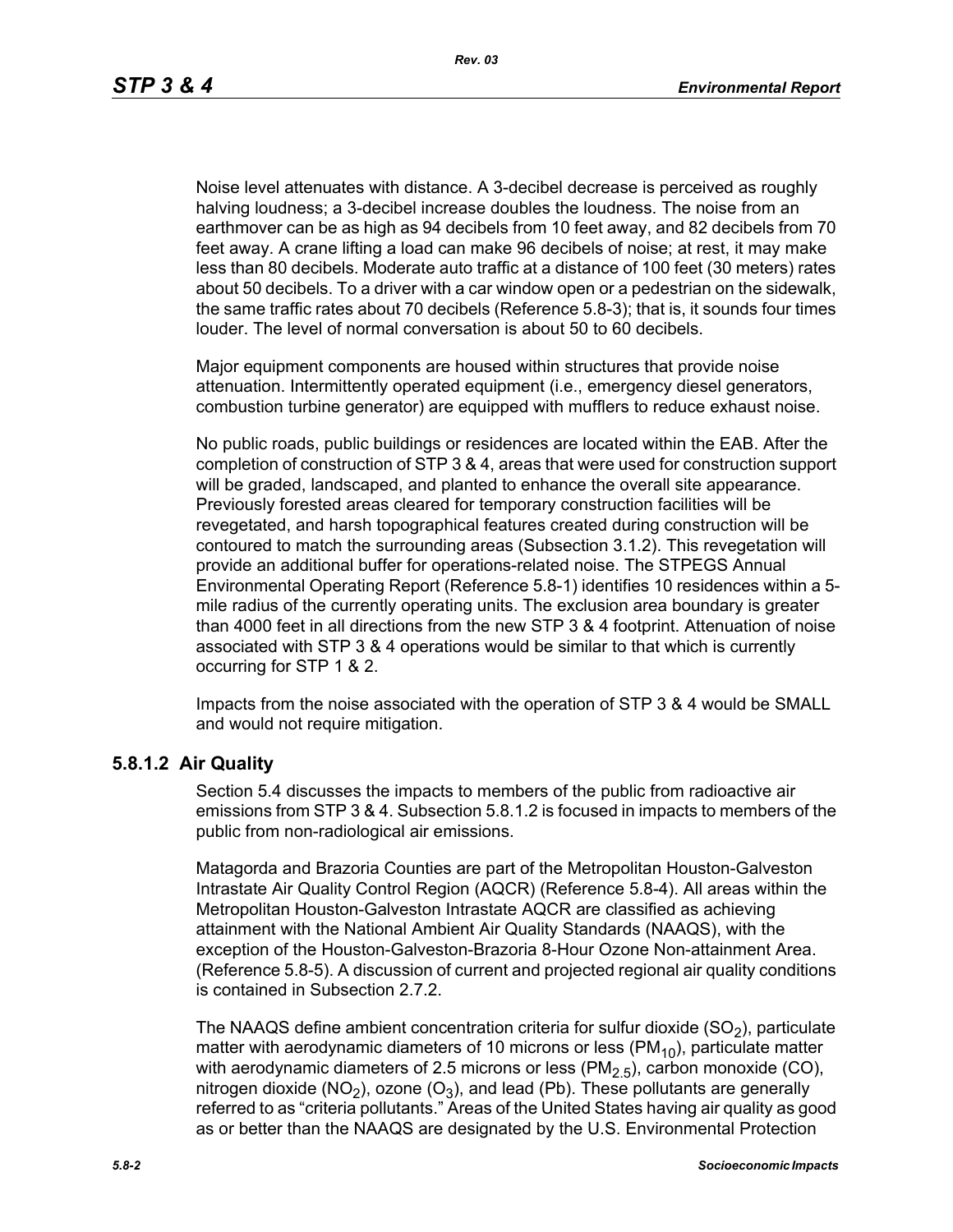Agency (EPA) as attainment areas. Areas with air quality that is worse than the NAAQS are designated by EPA as non-attainment areas (Reference 5.8-5). The Houston-Galveston-Brazoria area holds non-attainment status for ground-level ozone under the 8-hour standard that became effective June 15, 2005. Counties affected under this status are: Brazoria, Chambers, Fort Bend, Galveston, Harris, Liberty, Montgomery, and Waller. The region was classified as being in "moderate" nonattainment of the 8-hour standard and was given a maximum attainment date of June 15, 2010 (Reference 5.8-5).

STP 3 & 4 will have three standby diesel generators per unit, and one combustion turbine generator per unit. Emissions from those sources are described in Subsection 3.6.3. Section 1.2 lists all authorizations required before the start of operation, including the authorizing agency, the source of authorization, the requirement for authorization, and the permitted activity. The standby diesel generators and turbine generators would be operated periodically on a limited short-term basis. Subsection 3.6.3.1 discusses the operation of these systems. Table 3.6-3 describes annual estimated emissions from these sources, including equipment use estimates. No operational sources of gaseous emissions other than diesel generators, auxiliary boilers, or combustion turbines are planned for STP 3 & 4. Properly maintained asphalt or concrete access roads, and appropriate speed limits, would minimize the amount of fugitive dust generated by the commuting workforce. The impact of the operation of STP 3 & 4 on air quality would be SMALL, and would not warrant mitigation.

#### **5.8.1.3 Thermal Emissions**

Heat dissipation to the atmosphere from operation of the cooling towers and the Main Cooling Reservoir (MCR) is described in Subsection 5.3.3.1. The plumes from the cooling towers would occur in each direction of the compass and would be spread over a wide area. The average plume lengths would be short and would not be long enough to reach the site boundary in most directions. Fogging and icing from the operation of the cooling tower is not predicted to occur, and fogging from the operation of the MCR is expected to occur infrequently. Salt deposition due to water droplets drifting from the cooling towers is only predicted to occur for locations less than two miles from the towers. Shadowing in the vicinity of the cooling towers and in nearby agricultural areas was predicted to occur for less than 105 hours per season and 325 hours annually. This represents less than 11% of the total hours of each season and per year. Groundlevel increases in humidity would occur in the immediate vicinity of the cooling towers, on developed land within the STP site boundary.

The NRC's Environmental Standard Review Plan (NUREG-1555) notes that the plume from a cooling pond like the MCR would exist as a fog over the pond or as ground-level fog evaporating within 300 meters from the pond, or would lift to become stratus for winds less than or equal to 2.2 meters per second. Elevated plumes and the associated shadowing would not be expected from the operation of the MCR.

Because there is no residential area within the site boundary, the impacts on nearby communities from thermal emissions would be SMALL and no mitigation would be required.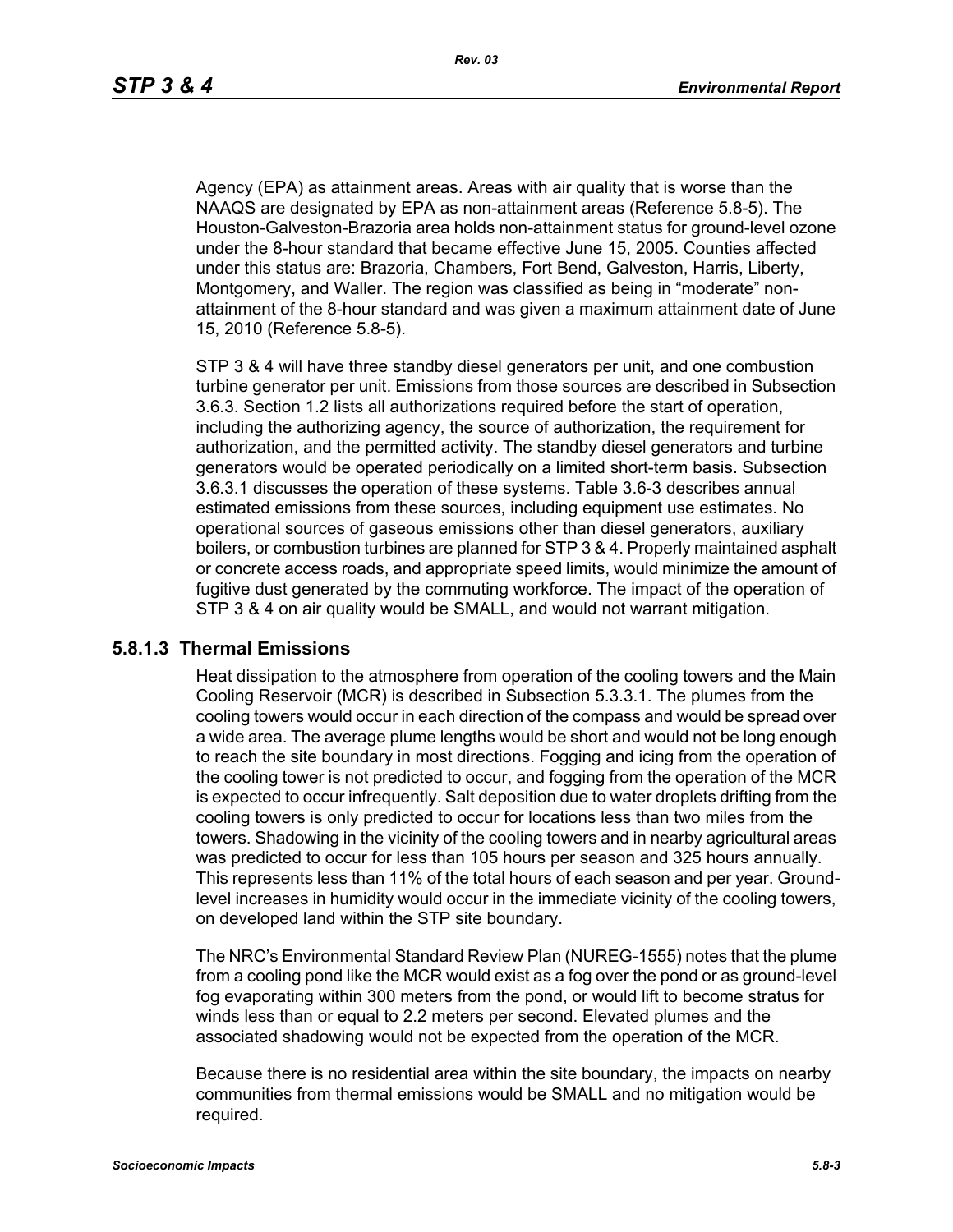## **5.8.1.4 Visual Intrusions**

The nearest full-time residence is approximately 1.5 miles west-southwest from the EAB boundary. There are 10 residences within a 5-mile radius of STP 1 & 2. The LCRA Park (FM 521 River Park) is approximately 6 miles east of the STP site. At this distance, the STP 3 & 4 reactor containment buildings and the two mechanical draft cooling towers would be visible. Impacts from the additional structures would be SMALL compared to existing conditions and would not warrant mitigation.

The visual impacts from the operation of the cooling towers would be the towers themselves plus the plumes generated during operation. Specifics for modeling of the plume are contained in Subsection 5.3.3. Specifics for the length and frequency of elevated plumes are contained in Subsection 5.3.3.1.0. The plumes from the cooling towers would occur in each direction of the compass and would be spread over a wide area, reducing the time that the plume would be visible from a particular location. The average plume lengths would be relatively short. Plumes would be visible at the 10 residences within the 5-mile radius for periods ranging from between 16 hours/year to 183 hours/year. These plumes would only be visible during daylight hours for these periods. Because of the varying directions and short average plume lengths, impacts from elevated plumes would be SMALL and not warrant mitigation.

The current Reservoir Makeup Pumping Facility (RMPF) is visible from the Colorado River and from the east bank of the river. This facility was sized for four units and, therefore, there would be no change in its visibility over existing conditions related to STP 3 & 4. Visual impact of the RMPF would be SMALL and would not warrant mitigation.

## **5.8.1.5 Other Impacts**

Roads within the vicinity of the STP site would experience a temporary increase in traffic at the beginning and the end of the shift. However, the current road network has sufficient capacity to accommodate the increase, as detailed in Subsection 5.8.2. Therefore, no significant traffic congestion would result from operation of STP 3 & 4. Impact to roads in the vicinity of the STP site would be SMALL and would not warrant mitigation.

## **5.8.1.6 Conclusion**

Physical impacts to the surrounding population as a result of operation of STP 3 & 4 would be SMALL and would not warrant mitigation.

## **5.8.2 Social and Economic Impacts**

This section evaluates the demographic, economic, infrastructure, housing, and community including education and public services impacts to the region as a result of operating STP 3 & 4. The evaluation assesses impacts of operation and of demands placed by the workforce on the region. STP 3 & 4 would require approximately 888 workers (Subsection 3.10.3). The current schedule projects a commercial operation date of 2015 for STP 3 and 2016 for STP 4. This analysis conservatively assumes that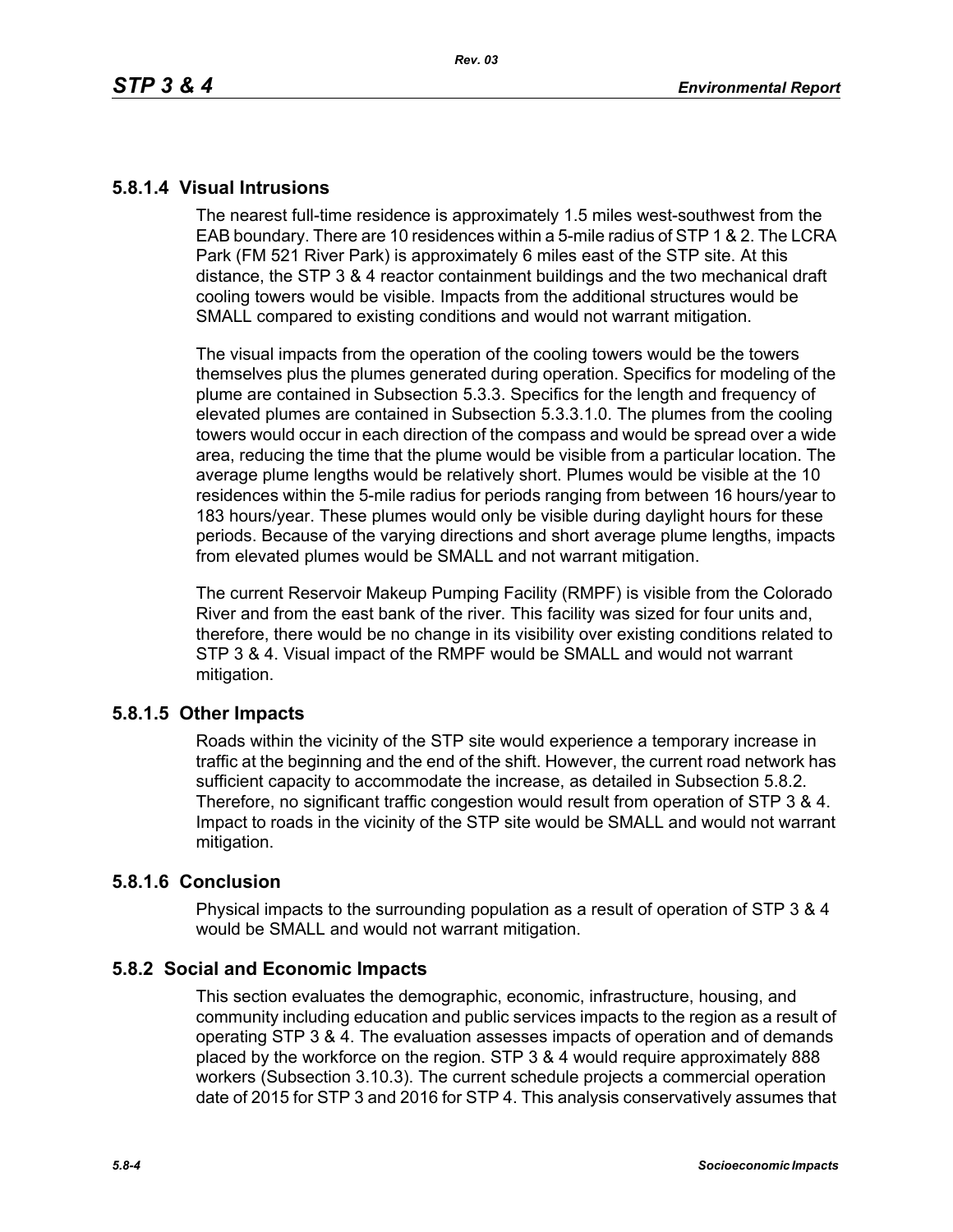STP 3 & 4 will apply for license renewal, which would extend their operation an additional 20 years—until 2075 and 2076, respectively.

It is likely that operation of STP 3 & 4 would overlap for a 33-year period from 2015 to 2048 with the continued operation of STP 1 & 2, which currently employs approximately 1365 onsite staff (1140 STP staff plus 225 contractors) (Table 2.5-1). This analysis conservatively estimated that STP 1 & 2 will apply for license renewal, which would extend their operation an additional 20 years—until 2047 and 2048, respectively. STP 1 & 2 refueling outages last approximately 17 to 35 days and require approximately 1500 to 2000 additional workers. For the new units, refueling outages would be similar to those of STP 1 & 2.

In performing these socioeconomic analyses, the migration and residential distribution of the operations workforce is based on the residential distribution of the current operations workforce. As stated in Section 2.5, approximately 83% of the STP 1 & 2 workers reside within two counties—Matagorda (60.7%) and Brazoria (22.4%). The remaining 17% are distributed across 18 other counties (Table 2.5-1).

# **5.8.2.1 Demography**

The 2000 population within the 50-mile radius of the region was approximately 258,960 and is projected to grow to approximately 657,940 by 2080, for an average annual growth rate over the 60-year period of 1.2% (see Table 2.5-2). STPNOC anticipates employing 888 operations workers at STP 3 & 4. In reality, a percentage of this workforce would already reside within the 50-mile region and the remainder would migrate into the region. However, to be conservative, STPNOC assumes that all of the STP 3 & 4 employees will migrate into the region, and that each operations worker will bring a family. The average household size in Texas is 2.74 (Reference 5.8-6). The average household size, 2.74, is used instead of average family size, 3.28, in order to slightly offset the estimated increase in population caused by the assumption that all of the STP 3 & 4 workforce would migrate into the 50-mile radius.

An operational workforce of 888 would increase the population in the 50-mile region by 2433 people (888 workers  $\times$  2.74). It was assumed that the residential distribution of [the STP 3 & 4 workforce would resemble that of the current STP 1 & 2 workforce \(Table](http://www.stats.bls.gov/)  2.5-1). Therefore, approximately 1477 people (60.7% × 2433) would live in Matagorda County and 545 (22.4% × 2433) would live in Brazoria County. These numbers constitute 3.9% and 0.2% of the 2000 populations of Matagorda and Brazoria Counties, respectively. They would constitute even smaller percentages of the projected populations of those counties.

The employees and their families not residing in Matagorda or Brazoria County (411 people) would be scattered throughout the other counties within the 50-mile radius. Based on the distribution of the STP 1 & 2 operations workforce, the maximum number of workers in any one county other than Matagorda and Brazoria would be 40 (i.e., 4.5% of the 888 operations workers, see Table 2.5-1). Including family members, the maximum population increase would be 109 people. This increase in population would represent a small percentage of the existing populations of any one of those counties.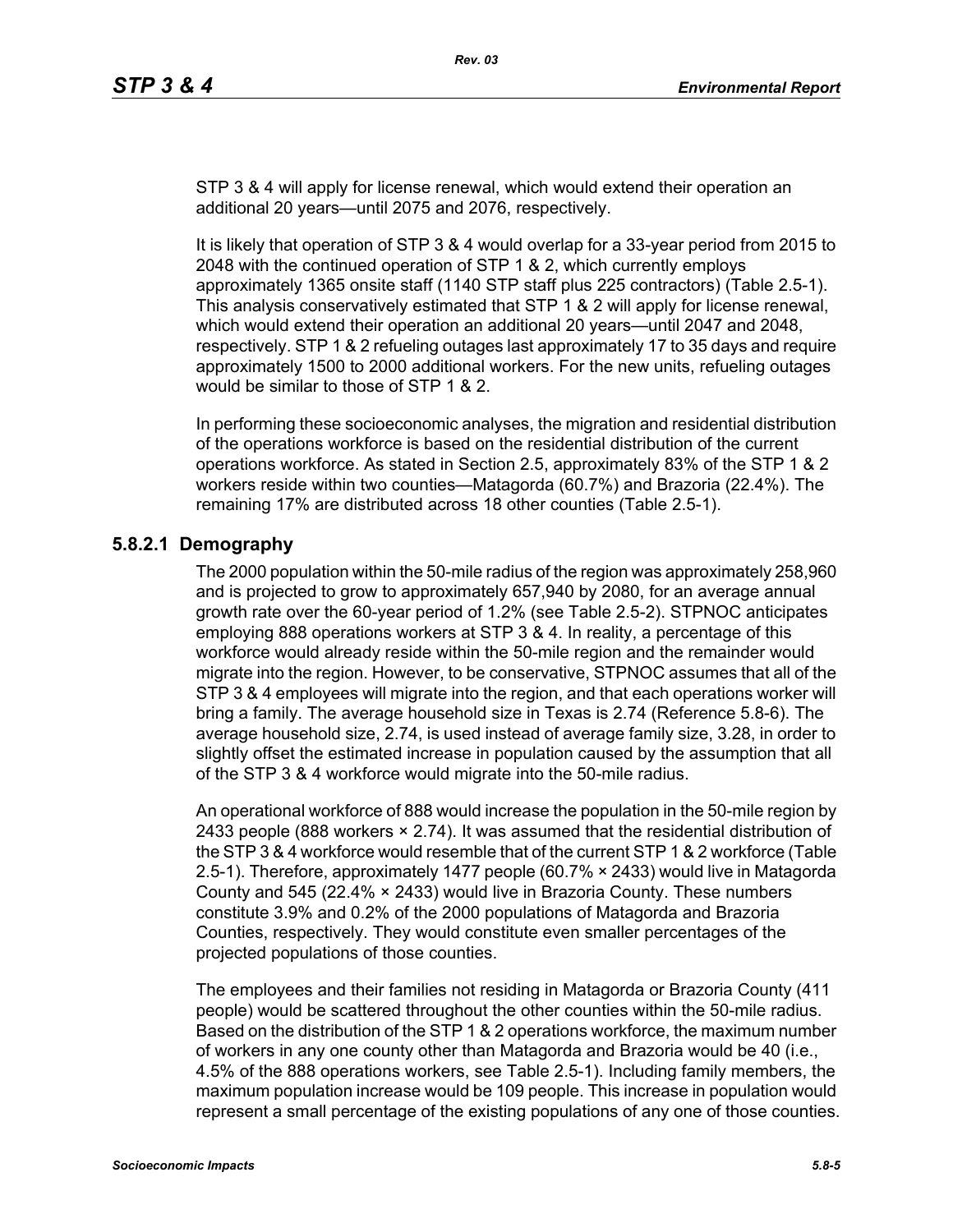Additional jobs in the region would result from the multiplier effect attributable to the new operations workforce. In the multiplier effect, each dollar spent on goods and services by an operations worker becomes income to the recipient who saves some but re-spends the rest. The recipients' re-spending becomes income to someone else, who in turn saves part and re-spends the rest, and so on and so forth. The number of times the final increase in consumption exceeds the initial dollar spent is called the "multiplier." The U.S. Department of Commerce Bureau of Economic Analysis Economics and Statistics Division provides multipliers for industry jobs and earnings (Reference 5.8-7). The economic model, RIMS II, developed by the U. S. Department of Commerce, Bureau of Economic Analysis incorporates buying and selling linkages among regional industries and is used to estimate the impact of new nuclear plantrelated expenditure of money in the region of interest. For every operations job at the new units, an estimated additional 1.47 jobs would be created in the 50-mile region, which means that 888 direct jobs would result in an additional 1305 indirect jobs for a total of approximately 2193 new jobs in the region (Table 5.8-1). Since most indirect iobs are service-related and not highly specialized, most, if not all, indirect jobs would likely be filled by the existing workforce within the 50-mile region. For every dollar spent by a worker, an estimated additional 0.56 dollars would be injected into the regional economy (Reference 5.8-7).

## **5.8.2.2 Impacts to the Community**

## **5.8.2.2.1 Economy**

The impact of the operation of STP 3 & 4 on the local and regional economy depends on the region's current and projected economy and population. The economic impacts of a potential 60-year period of operation are discussed below.

In the other socioeconomics sections in Chapter 5, all new operating personnel are conservatively assumed to come from outside of the 50-mile region. The reason that approach is considered conservative is that stresses to regional resources, such as water supplies, would be greater with a larger in-migration and would be considered negative. Conversely, with respect to the regional economy, a larger in-migration of project-related population would be considered positive. Therefore, to avoid overstating the level of impact to the economy, a range of impacts based on 50% to 100% of the operations workforce migrating into the 50-mile radius is considered.

The employment of the operations workforce for such an extended period of time would have economic and social impacts on the surrounding region. Matagorda County would be the most affected county in the 50-mile region because it would have more employees residing than any other county, and it would receive property tax revenues assessed on the new units. The influx of people spending wages, paying taxes, using public services and utilities, and building houses has a more noticeable impact on Matagorda County with its lower population, than Brazoria County, which has a greater population and would also have an influx but not as large.

The wages and salaries of the operating workforce would have a multiplier effect that would result in an increase in business activity, particularly in the retail and service industries. Assuming the entire operations workforce would migrate into the 50-mile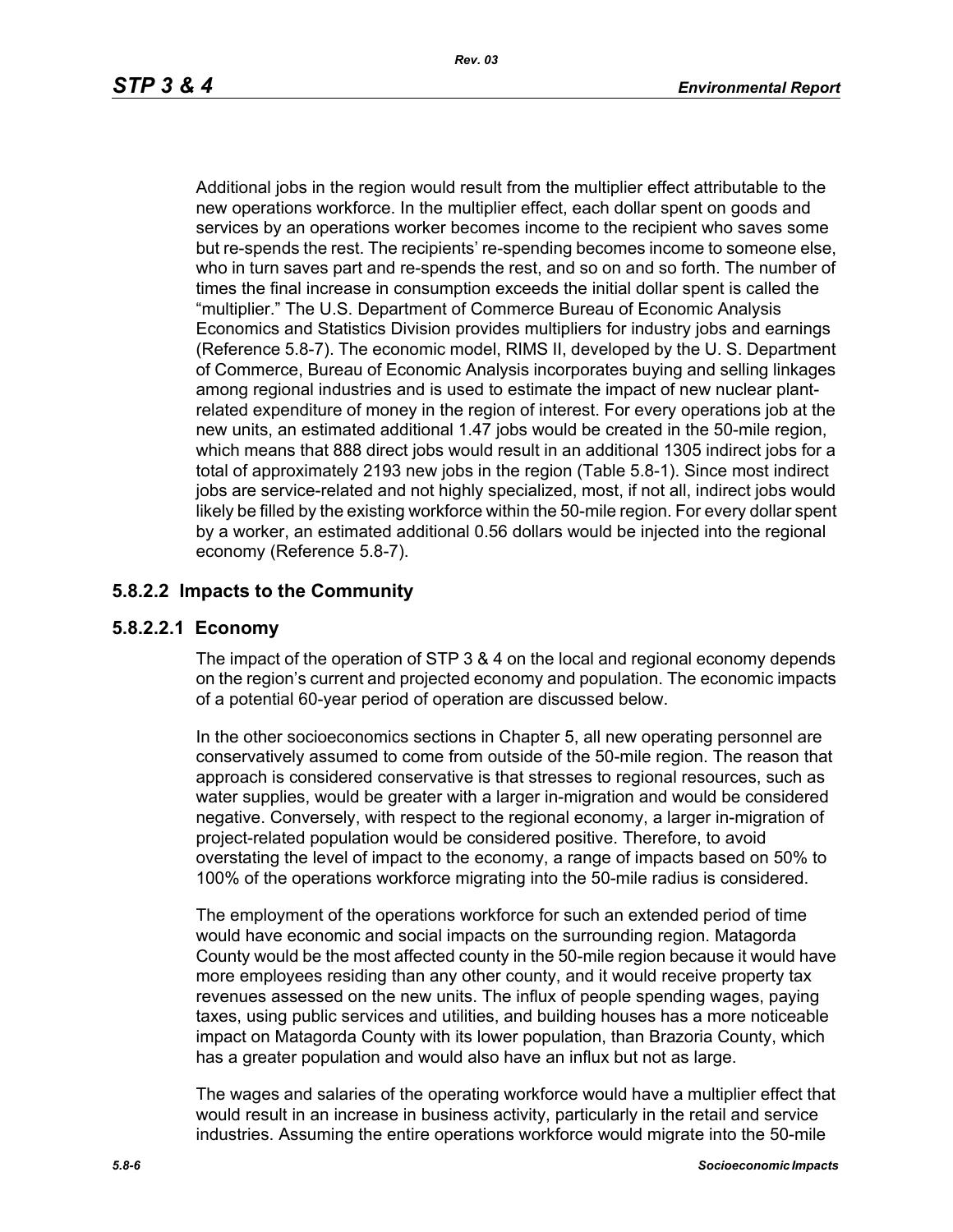radius, the creation of 888 jobs would inject \$90,181,728 to \$110,129,760 per year into the regional economy. If only half of the workers would migrate into the region (assuming the other half would already reside within the region), this dollar impact would be reduced by 50%. These conclusions are analyzed below.

The wage range of a nonmanagerial operations worker is assumed to be \$65,100 to \$79,500 per year. Managerial staff wages would be larger, but these employees comprise a smaller percentage of the workforce. Therefore, to be conservative, the nonmanagerial wage range was used. The range was multiplied by the number of workers—888—to calculate total dollars earned per year of \$57,808,800 to \$70,596,000.

An earnings multiplier for the power generation and supply industry in the two-county region, 1.56 (Reference 5.8-7), was applied to the total dollars earned per year. According to these calculations, the total impact of worker wages on the 50-mile region would be between \$90,181,728 and \$110,129,760 per year. If only 50% of the operations workforce would migrate into the region, the dollar impact would be \$45,090,864 to \$55,064,880 per year. (Note: STPNOC acknowledges that the earnings multiplier is for the two-county region, but believes that this multiplier is reasonably representative of the balance of counties within the 50-mile radius.)

As stated previously in Subsection 5.8.2.1, for every new operations job, an estimated additional 1.47 indirect jobs would be created, which means that the 888 direct jobs would result in an additional 1305 jobs for a total of 2193 jobs. If 50% of the operations workforce would migrate into the 50-mile region, then 444 direct jobs would result in an additional 653 additional jobs, for a total of 1097 new jobs.

Most indirect jobs would be service-related, not highly specialized, and filled by the existing workforce within the 50-mile region, particularly the two counties of interest. There are currently 8870 unemployed workers in the two counties. This equates to a 5.9% unemployment rate in the two counties. Some or all of the indirect jobs created by the operations workforce would be filled by unemployed workers in these counties. This would have a positive impact on the economy by providing new business and job opportunities for local residents.

Because of the estimated distribution of the workers, Matagorda County would experience 60.7% of this economic activity and Brazoria County would experience approximately 22.4%. Matagorda County would be the most affected. Beyond Matagorda County, the impacts would become more diffuse since a smaller percentage of the workforce would live in the other counties and the larger economic bases of some counties, particularly Brazoria County, would serve to dilute any impacts.

Therefore, the impacts of STP 3 & 4 operations on the economy would be beneficial and SMALL everywhere in the region except Matagorda County, where the impacts would be beneficial, MODERATE, and positive, and mitigation will not be warranted.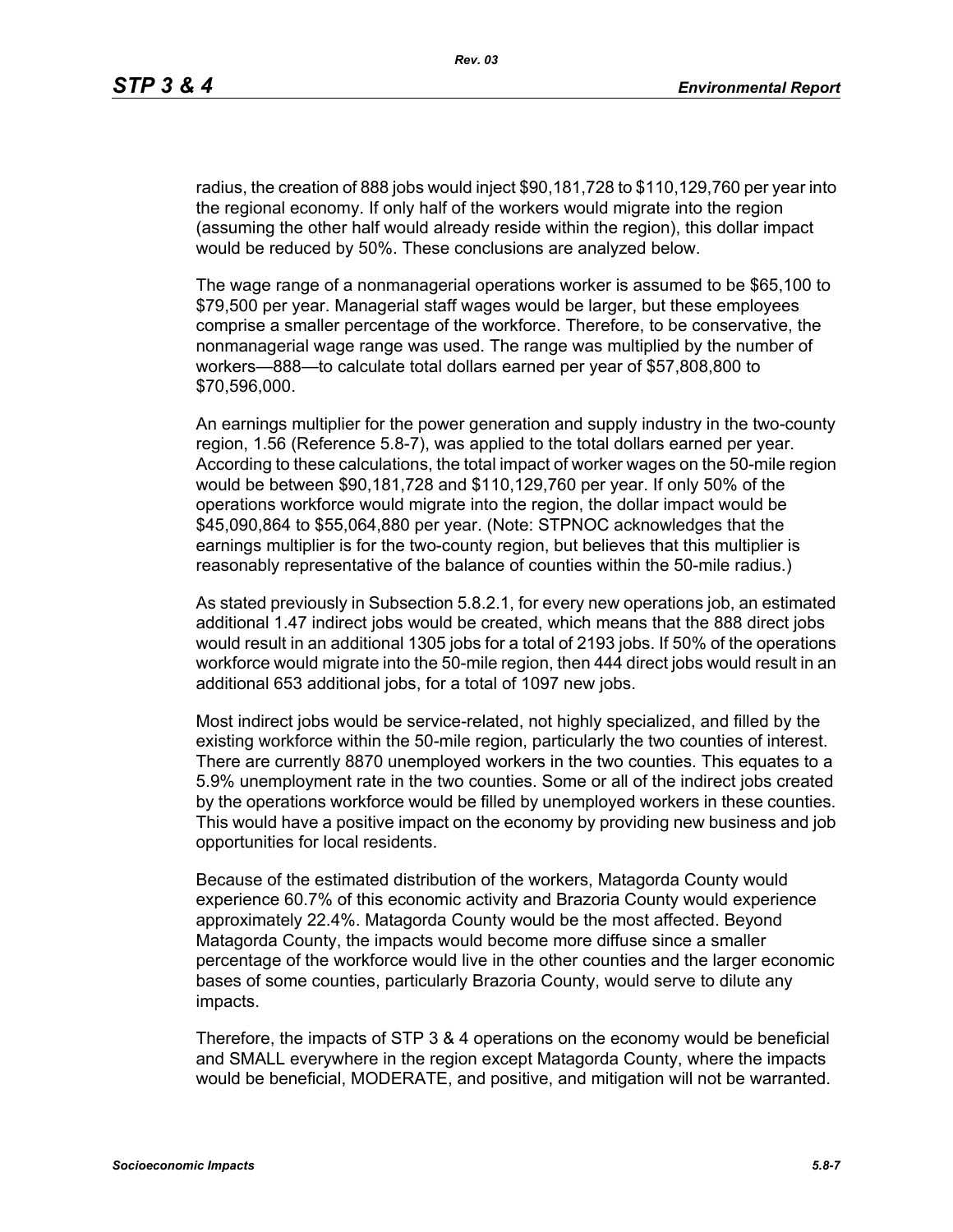## **5.8.2.2.2 Taxes**

Several types of taxes would be generated by the operation of STP 3 & 4, which would begin operation in 2015. In addition to taxes currently paid, NRG South Texas LP (STPNOC's only owner subject to taxation) would pay additional franchise, sales, and property taxes based on the value and power generated by STP 3 & 4 and on operating expenditures. New workers and their families would also contribute sales and property tax revenues to the area.

Subsection 4.2.2.2.2 provides a detailed description of the significance categories applicable to tax impacts, which are derived from the analysis in the Generic Environmental Impact Statement (GEIS) for License Renewal of Nuclear Plants (NUREG-1437). STPNOC reviewed this methodology and determined that the significance levels were appropriate to apply to an assessment of tax impacts as a result of STP 3 & 4 operations. In summary, significance levels are considered SMALL if new tax payments are under 10% of the taxing jurisdiction's revenue, MODERATE if payments are 10% to 20%, and LARGE if payments represent more than 20% of revenue.

#### Personal Income and Corporate Franchise Taxes

As noted in Subsection 2.5.2.3, Texas has no personal income tax, but recently amended the law to extend coverage of the franchise tax on businesses; the changes take effect January 1, 2008. To date, NRG South Texas LP (STPNOC's only taxable ownership entity) has not been required to pay franchise tax on STP 1 & 2. As of July 2007, the state of Texas has not yet completed the implementing regulations for the new law, and the applicability of the franchise tax to various types of ownership structures is not yet fully defined.

The franchise tax is a gross margin tax (i.e., it is calculated on revenues less allowable operating costs). Under the energy industry's current unregulated environment, neither revenues nor operating costs are fully predictable for several years in the future. Therefore, NRG has estimated a range for annual franchise tax payments on STP 3 & 4. For STP 3, payments are based on gross margin estimates of \$468 to \$543 million per year, yielding franchise tax payments of \$4.7 to \$5.4 million, while payments for STP 4 would be based on gross margin estimates of \$390 to \$470 million per year, yielding franchise tax payments of \$3.9 to \$4.7 million. These estimates assume that STP 3 & 4 would be 100% privately owned and fully subject to the franchise tax. If part of the ownership were to include publicly-owned organizations (as is currently the case for STP 1 & 2), and if these organizations were not fully subject to the franchise tax, the tax payments would be lower.

Based on these estimates (and assuming 100% private ownership), the owners of STP 3 & 4 would pay an estimated \$4.7 to \$5.4 million in franchise taxes in 2015, the first year of operation for STP 3, and an estimated \$8.6 to \$10.0 million in 2016, when STP 4 comes on line, and in subsequent years. The state of Texas has projected franchise tax revenues for the 2008-2009 biennium at over \$5.8 billion (or \$2.9 billion per year) (Reference 5.8-8). Since the tax applicability will change substantially beginning in 2008, it is not possible at this time to project the revenue to years 2015–2016.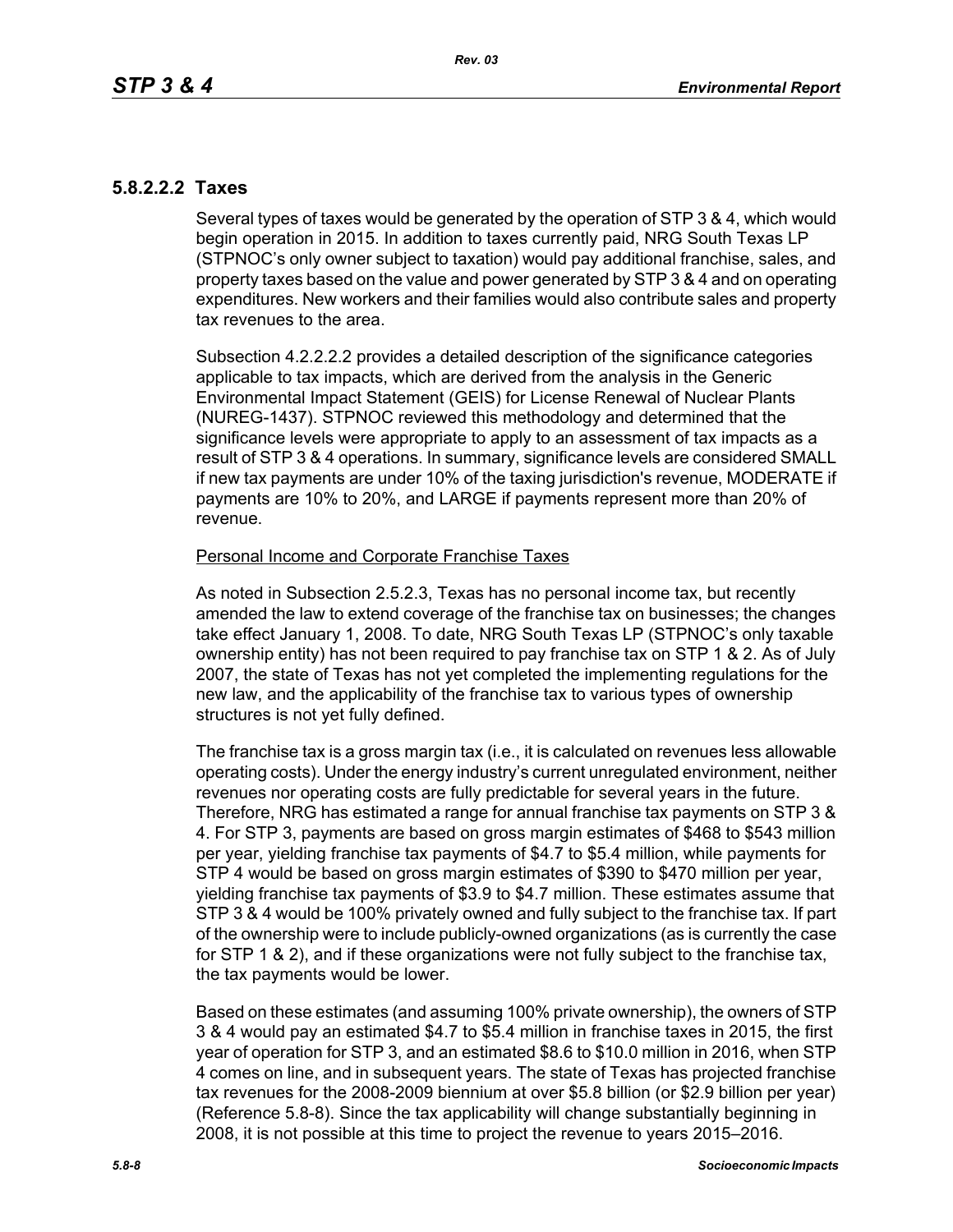However, the projected payments for STP 3 & 4 represent well under 1.0% of the state's projected franchise tax revenues for 2009. It is likely that franchise tax payments for STP 3 & 4, beginning in 2015 would represent a SMALL positive impact to the state of Texas for franchise tax collections.

In addition to direct taxes paid for STP 3 & 4, local operating expenditures as well as purchases by the operating workforce would have a multiplier effect on the local economy, where money would be spent and re-spent within the region. Because of this multiplier effect, businesses in Matagorda County and adjacent areas, particularly retail and service sector firms, could experience revenue increases, and there may be prospects for new startup firms and additional job opportunities for local workers. Existing and new firms could generate additional profits, which would further contribute to increased franchise taxes, although the exact amount is unknown. Impacts would be positive and SMALL.

STP's expansion could also stimulate the formation of new businesses and the expansion of existing firms; these businesses would increase Texas franchise tax collections. Thus, the business tax base in the region would expand, especially in Matagorda County, but also in adjacent counties where STP's expansion could stimulate the economy. Impacts to Texas franchise tax collections would be positive and SMALL.

#### Sales and Use Taxes

The state of Texas, Matagorda County, and cities and counties surrounding the STP site would experience an increase in the amount of sales and use taxes collected. Additional sales and use taxes would be generated by retail purchases by the operating workforce, and from increased expenditures by STPNOC for the operation of STP 3 & 4.

Currently, it is difficult to assess the extent of impact on sales and use tax collections from the new workforce. Matagorda County has a small population and is predominantly rural, with limited shopping or entertainment options. The Houston metropolitan area is the retail center of the region, so it is likely that suburbs and towns along the southern part of greater Houston, such as Lake Jackson in Brazoria County, would realize the greatest increase in, and derive the greatest benefit from, sales taxes, although this would be a SMALL positive impact relative to their overall sales tax revenues. However, it is also likely that Bay City and, to a much lesser extent, Palacios, would also experience SMALL to MODERATE positive impacts from increased sales tax collections. In absolute terms, the amount of sales and use taxes collected over a potential 60-year operating period could be large, but SMALL when compared to the total amount of taxes collected by Texas and the affected counties and cities.

STPNOC has estimated annual expenditures for goods and services during operations at \$60 million, and estimates that 20%, or \$12 million, would be spent locally. To approximate the impact on state and local sales tax revenues, the total was taken as a percentage of increase over the latest year for which actual sales tax revenues were available. It was assumed that none of the items is exempt from sales tax, and that all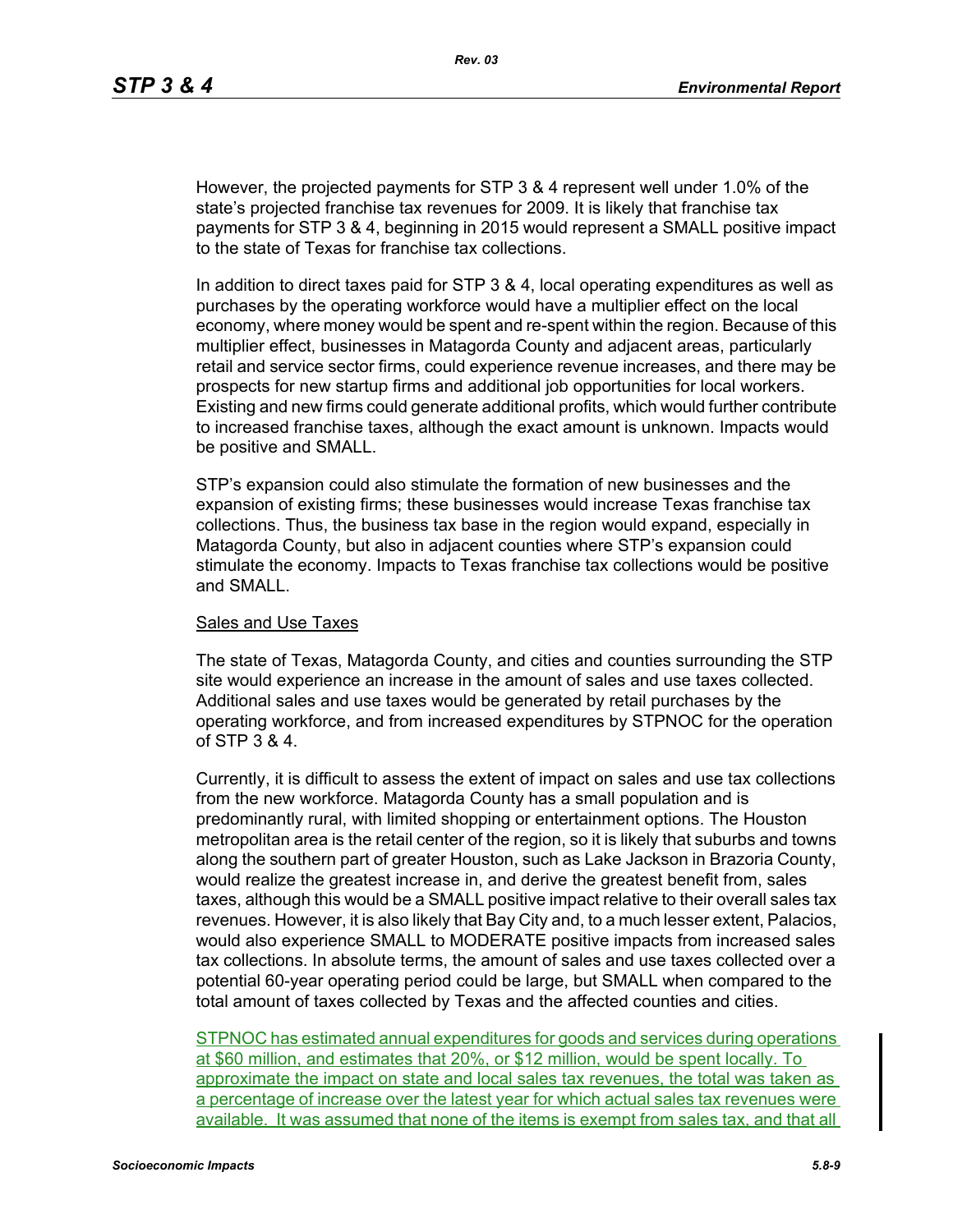are subject to Texas sales or use tax. Because of the limited retail opportunities in Bay City and Palacios, a sensitivity analysis was performed to assess the range of impacts from spending 10% to 100% in each jurisdiction. The analysis also addressed the uncertainty regarding private/public ownership of STP 3 & 4 (as noted above, STP 1 & 2 are currently 44% investor-owned and 56% publicly-owned). Only the privatelyowned segment is subject to sales tax. Therefore, scenarios for 44%, 60%, 80%, and 100% private ownership were assessed. The analysis is presented in Table 5.8-2.

Depending on the ownership scenario, annual Texas sales tax revenues would range from \$1.65 million to \$3.75 million, representing an increase over 2006 sales tax revenues of 0.009% and 0.021%, respectively, a SMALL and positive impact.

Annual impacts to Bay City or Palacios tax revenues were estimated to range from a low of \$10,590 (44% private ownership with only 10% subject to local taxation) to \$240,000 (100% private ownership and 100% spent in either city). (Both cities impose a 2% sales tax, so the potential sales tax revenues are identical.) The associated increases over Bay City's 2005 sales tax revenues (\$3.7 million) range from 0.3% to 6.5%, while the increases over Palacios' 2006 sales tax revenues (\$219,500) could range from 4.8% to 109.3%. However, because of the limited availability of goods and services, it is unlikely that a major proportion of expenditures would occur in Bay City. At the present time, it is not possible that more than a small proportion of purchases would occur in Palacios, whose population is roughly one-fourth of Bay City's. Based on current retail opportunities, it is likely that impacts to either locale would be positive and SMALL to MODERATE. However, if additional STP suppliers were to locate within either city, sales tax revenue impacts could range from SMALL to LARGE.

#### Other Sales- and Use-Related Taxes

Visitors to STP during the operations of STP 3 & 4, as well as workers used for outage maintenance activities over the life of the new (and existing) units, would use local motels and pay the hotel occupancy tax that is imposed by the state of Texas (currently 6%) and the City of Bay City (currently 7%). Because of Bay City's small population, MODERATE benefits to the city could result from these tax collections, while benefits to the state of Texas would be SMALL when compared to overall hotel occupancy tax collections.

With new residents, the cities of Bay City and Palacios would receive positive impacts from increased sales tax collections on telecommunications services and on the residential use of gas and electricity. The amounts are unknown at this time but are expected to be relatively SMALL.

#### Property Taxes — Counties and Special Districts

During the operation of STP 3 & 4, the additional assessed valuation of the plant (over the existing amount for STP 1 & 2) would be based on some combination of cost, income from the sale of electric power, and market value. Some inputs to the formulas would be negotiated between the owners of STP 3 & 4 and the appraisal district.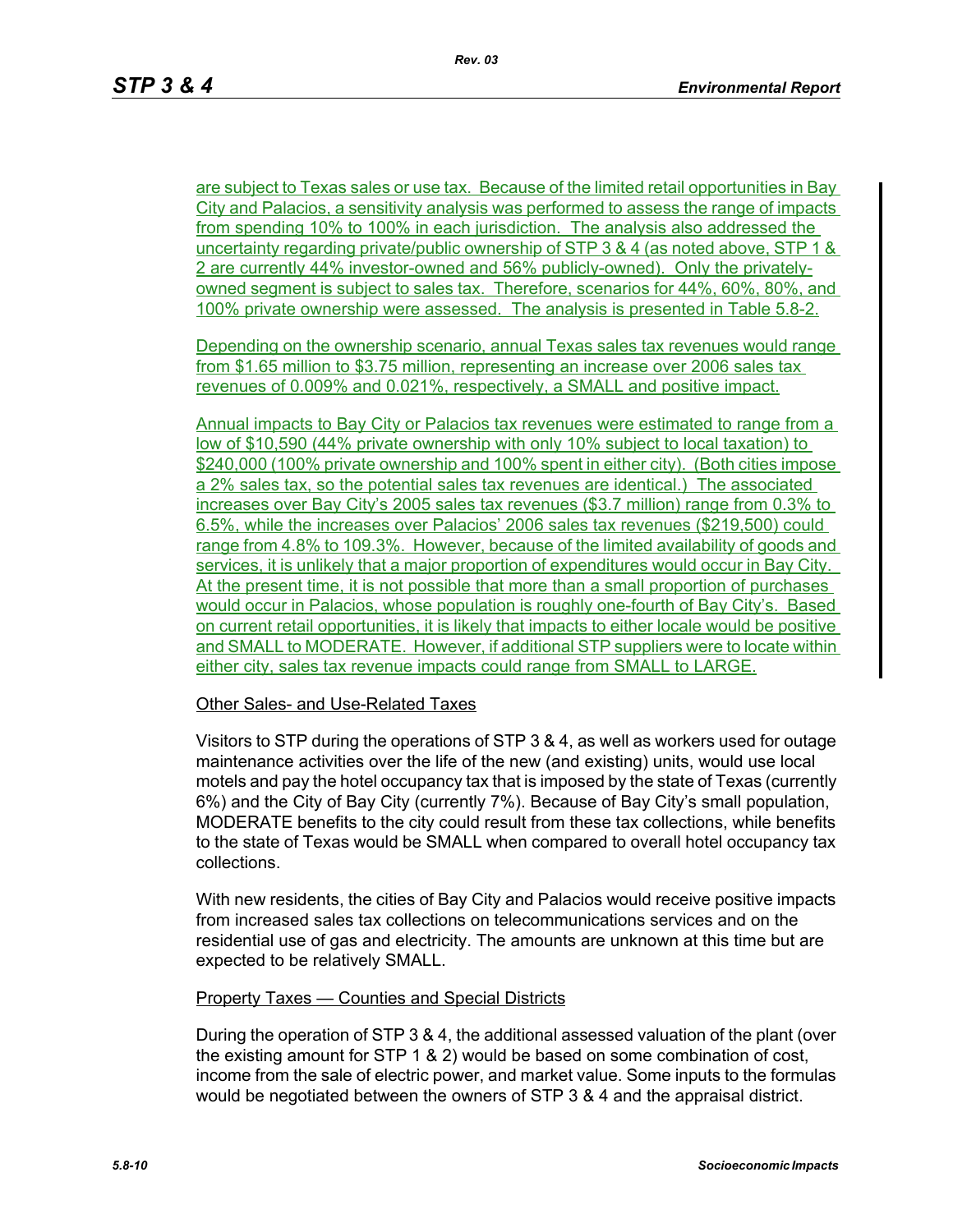During the 60-year operation period for STP 3 & 4, the plant owners subject to taxation would pay additional property taxes to Matagorda County, the Matagorda County Hospital District, Navigation District #1, Drainage District #3, and the Palacios Seawall District, and the Coastal Plains Groundwater Conservation District (see Table 2.5.2.3- 15) based on the appraised valuation. Although the amount of these payments is unknown at this time, it is likely that such payments would provide a MODERATE to LARGE positive impact to those taxing jurisdictions and to the local economy.

One-These property tax payments would be one of the main sources of economic impact related to the operation of STP Units 3 & 4new units would be property taxes assessed on the facility. Currently, tax payments on STP Units 1 & 2 STP 1 & 2's taxpayments represent approximately 75% of the total property taxes received by Matagorda County (see Table 2.5-14). Property taxes to be paid by the owners for STP 3 & 4 during operations would depend on many factors, including millage rates, the percent ownership of each co-owner, and the co-owner's taxable status. Therefore, the valuation amount, and actual taxes that would be paid, cannot be determined at this time. In order to estimate the magnitude of impact on Matagorda County property tax revenues, however, ownership scenarios were used to estimate tax payments. These estimates are based on the assumption that STP Units 3 & 4 would be assessed at a similar value to Units 1 & 2. Table 5.8-5 presents the results of this analysis, which reveals that property tax revenues for Matagorda County and the affected special districts would increase substantially over 2006 total levies, from 25.6% (Coastal Plains Groundwater Conservation District, under the 44% ownership scenario), to 188% (Palacios Seawall District, under the 100% ownership scenario). It is likely that over the coming years, tax collections unrelated to STP could increase. In this case, the impacts shown in the analysis could be overstated. Other factors would also affect the precise amount of impact for the various entities. However, it is highly likely that the tax payments for STP Units 3 & 4 after the units begin operation would represent a very LARGE and positive impact to all of the taxing entities and to their other taxpayers. However, since the appraised value once STP 3 & 4 operations begin would increase substantially higher than if the project was not undertaken, it is likely that the beneficial impacts to Matagorda County and the special taxing districts would be LARGE.

Property tax revenues in Matagorda County and adjacent counties would also derive from new residents associated with the operation of STP 3 & 4. These increases would have a positive and SMALL impact on tax revenues in more heavily populated jurisdictions such as Brazoria County, but in Matagorda County, with a much smaller population, the relative impacts would be positive and SMALL to MODERATE.

#### Property Taxes — Independent School Districts

As discussed in Subsection 2.5.2.3.5, the owners of STP 1 & 2 pay taxes to the Palacios independent school district (ISD) and is its largest taxpayer. Expected increases in the appraised valuation of the STP facility as a result of operation of STP 3 & 4 would result in larger tax payments to the ISD. However, under current Texas school funding guidelines, additional revenues paid to Palacios ISD (a property-rich district) would flow to the state of Texas for redistribution to property-poor districts (see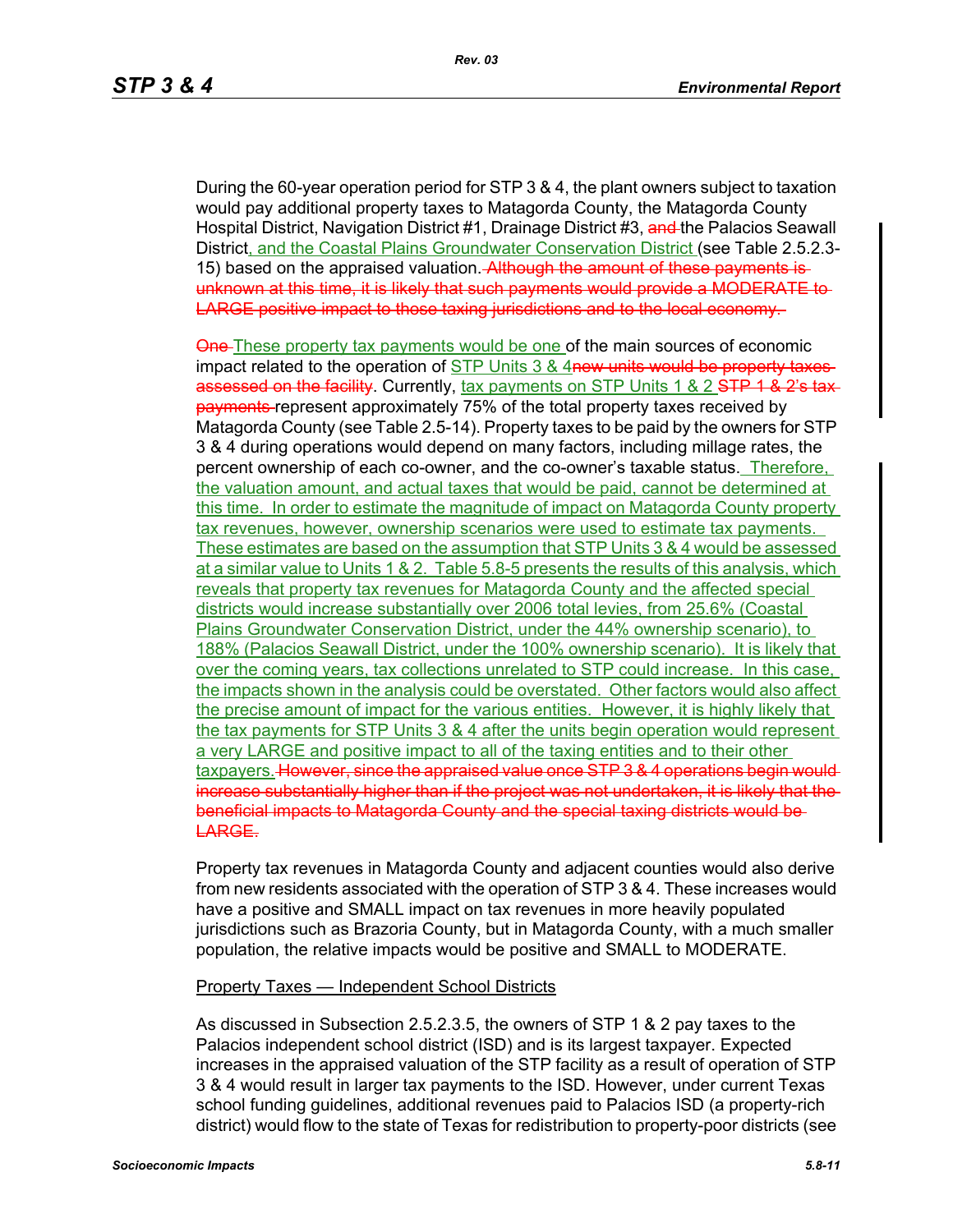Subsections 2.5.2.3.5 and 4.4.2.2.2). Although the amount of the increased tax payments cannot be known at this time, the larger payments would provide a relatively SMALL positive impact to the state of Texas as a whole. If Texas were to change its school funding mechanism, impacts to school districts would be different in a way that is impossible to predict.

The increased number of workers required to operate STP 3 & 4 could result in larger enrollments in Palacios schools (see Subsection 5.8.2.2.8). Since the Texas school funding formula is based on weighted average daily attendance, increases in the number of students would lead to increased revenues for the Palacios ISD, but would also result in the additional expenses related to a larger student body. Fiscal impacts to the Palacios ISD from increased enrollment would be SMALL to MODERATE.

Other school districts in the area do not receive property tax revenues from STPNOC, but could experience larger enrollments as STPNOC workforce grows with the operation of STP 3 & 4. Fiscal impacts to these districts would vary from SMALL to MODERATE, depending on the size of their existing enrollment, the amount of enrollment increases, their existing property tax revenues, and their status as a "property-rich" or "property-poor" school district under Texas school funding wealth equalization guidelines. These impacts are discussed more fully in Subsection 5.8.2.2.8.

The Texas Economic Development Act (Act) gives Texas school districts the ability to attract large capital investment by granting a limitation on the taxable value of such investments (Tax Abatement). The State Legislature expanded the Act in 2007 to allow investments in nuclear power plants to qualify for Tax Abatement by school districts (Amended Act). The actual legislation was HB2994. (Reference 5.8-9). On November 1, 2007, NRG submitted its Application for Appraised Value Limitation on Qualified Property for STP Unit 3 to the Palacios ISD for this abatement. Moak, Casey & Associates of Austin, Texas, prepared a study of the fiscal impacts of this application for the Palacios ISD (Reference 5.8-14).

Palacios Independent School District (PISD) received NRG Energy's application for tax abatement re: "Application for Appraised Value Limitation on Qualified Property" for STP Unit 3 and Unit 4 on July 30, 2007 and amended on November 1, 2007 at the request of the Texas Comptroller's Office, where NRG Energy divided the original application into two applications, one for Unit 3 and one for Unit 4. Moak and Casey were contracted to conduct the fiscal and economic impact of the tax abatement agreement as a function of submission of the application to PISD in September 2007.

After the Texas Comptroller's Office issued their affirmative opinion letter on March 31, 2007, PISD Board of Trustees approved and signed the tax abatement agreement with NRG Energy on June 9, 2008. The findings of the PISD Board are summarized as follows:

The Applicant (NRG) and the project (STP 3 & 4) meet the required long-term economic growth goals in terms of investment, job creation, and salary levels, and that the "subsequent economic effects on the local and regional tax bases will be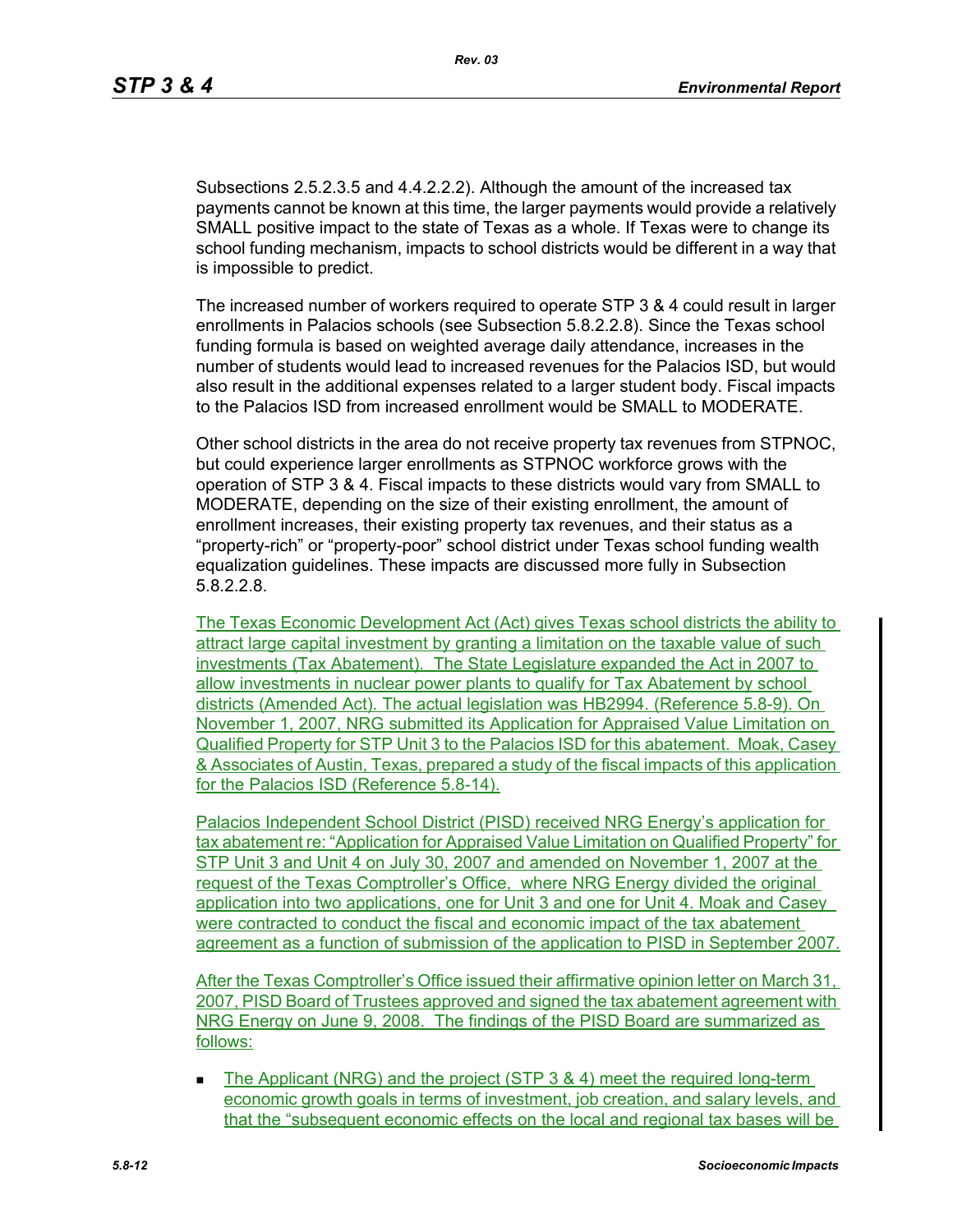significant. In addition, the impact of the added infrastructure will be significant in the region."

- The "economic condition of Matagorda County, Texas is in need of long-term improvement."
- The ISD has adequate capacity to add 200-300 students without additional facilities.
- The ISD would "incur an initial revenue loss without the proposed Agreement, especially in the fourth year of the Agreement. However, with this Agreement, the negative consequences of granting the abatement are offset through the revenue protection provisions agreed to by the Applicant and the District. Additional revenue protection measures are also in place for the duration of the Agreement."
- The Moak, Casey report found that the project would add \$3.7 billion to the ISD's tax base, allowing a reduction in the I&S (debt service) tax rate from \$0.15 to \$0.04 with the addition of STP 3 & 4, and to \$0,0615 with just the addition of STP 3.

In conclusion, the Board found that "it is in the best interest of the District" to enter into the Agreement.

It is anticipated that the long term positive economic impact of this project on the state and local community will far exceed any initial foregone tax revenue.

A recently passed law could decrease STP's property tax obligations to the Palacios ISD without reducing Palacios ISD's overall revenues (see Subsection 4.4.2.2.2 for a complete discussion). The new law essentially will allow school districts to reduce the taxable value of new construction for nuclear plants, and allow the plants to defer the effective date of an abatement agreement for up to seven years after the date the agreement was made. Negotiations are underway between NRG and the Palacios ISD to implement this abatement (Reference 5.8-9).

Under current state funding formulas to maintain wealth equalization (described in Subsection 2.5.3.3.3), the Palacios ISD's overall revenues would not decline (Reference 5.8-10). The amount of any tax reduction and of any "sharing" payment on STP 1 & 2 from NRG to the Palacios ISD are unknown at this time, as are any tax arrangements between the Palacios ISD and the privately-owned operators of STP 3-& 4. However, any additional funds received by the Palacios ISD under this arrangement would not be subject to wealth-equalization limits (and could thus remain within the ISD), and could therefore have a SMALL to MODERATE beneficial impact on the school district.

#### Summary of Tax Impacts

Therefore, the overall potential beneficial impacts of taxes collected during the operational period of STP 3 & 4 would be positive and MODERATE to LARGE in Matagorda County and to other taxing jurisdictions within the county, beneficial and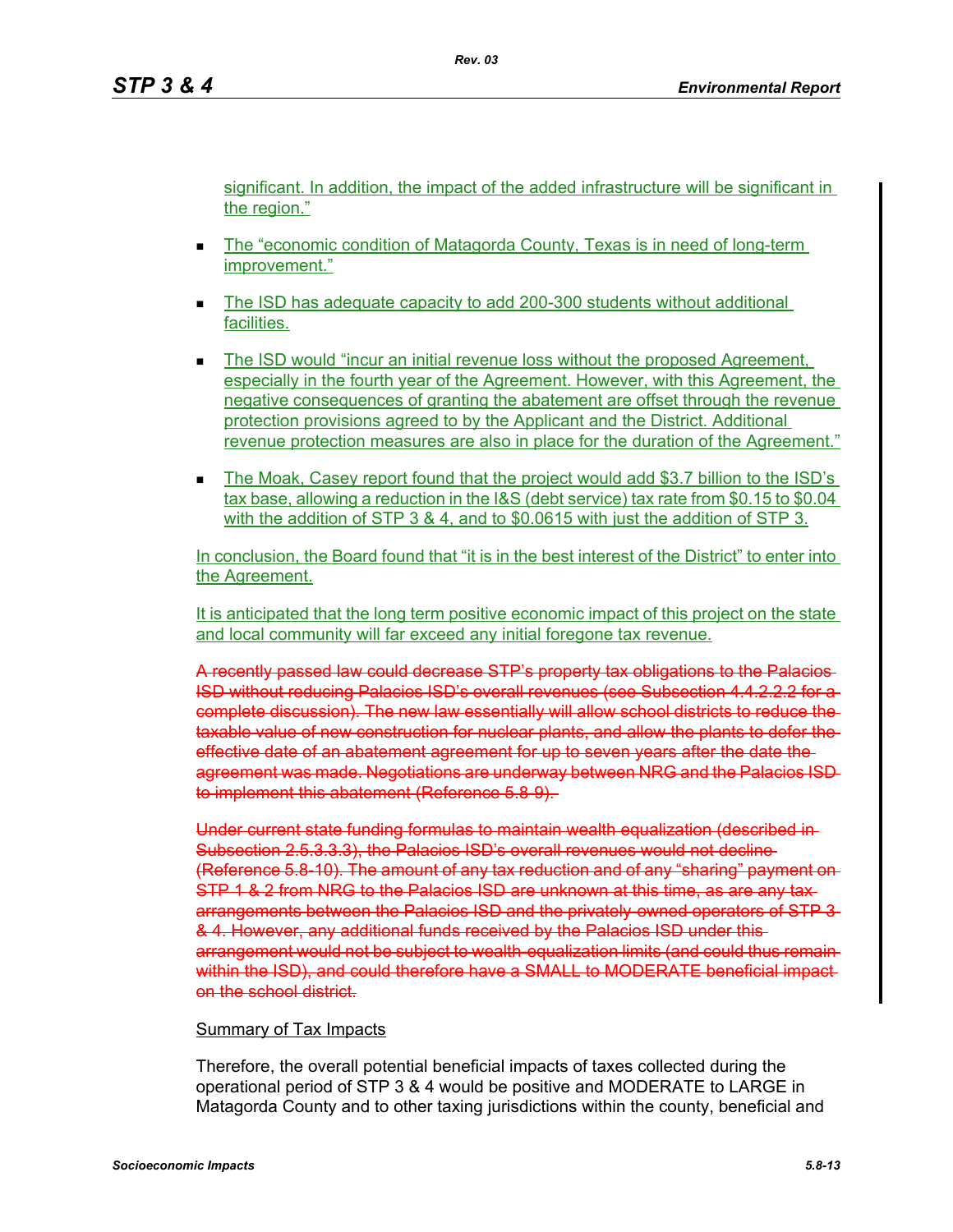SMALL to MODERATE to the Palacios ISD, and positive and SMALL in surrounding areas and in the state of Texas. Mitigation would not be warranted.

## **5.8.2.2.3 Land Use**

NUREG-1437, which provides the methodology used to prepare the socioeconomics section, presents an analysis of offsite land use during license renewal (i.e., operations) that is based on:

- **The size of plant-related population growth compared to the area's total population**
- The size of the plant's tax payments relative to the community's total revenue
- The nature of the community's existing land-use pattern
- The extent to which the community already has public services in place to support and guide development

In the same document, NRC presents an analysis of offsite land use during refurbishment (i.e. large construction activities) that is based on population changes caused by refurbishment activities. STPNOC reviewed the criteria and methodology in NUREG-1437 and determined that NRC's criteria and methodology are appropriate to evaluate socioeconomic impacts of operation of new units.

Matagorda County is the focus of the land use analysis because the new units and the majority of the workforce would reside there and Matagorda County and its municipalities would be the primary recipients of STP 3 & 4 property tax payments.

First, based on the case-study analysis of refurbishment in NUREG-1437, NRC concluded that all new land-use changes at nuclear plants would be:

| <b>SMALL</b>    | If population growth results in very little new residential or<br>commercial development compared with existing conditions and if<br>the limited development results only in minimal changes in the area's<br>basic land use pattern. |  |  |  |  |
|-----------------|---------------------------------------------------------------------------------------------------------------------------------------------------------------------------------------------------------------------------------------|--|--|--|--|
| <b>MODERATE</b> | If plant-related population growth results in considerable new<br>residential and commercial development and the development<br>results in some changes to an area's basic land use pattern.                                          |  |  |  |  |
| <b>LARGE</b>    | If population growth results in large-scale new residential or<br>commercial development and the development results in major<br>changes in an area's basic land-use pattern.                                                         |  |  |  |  |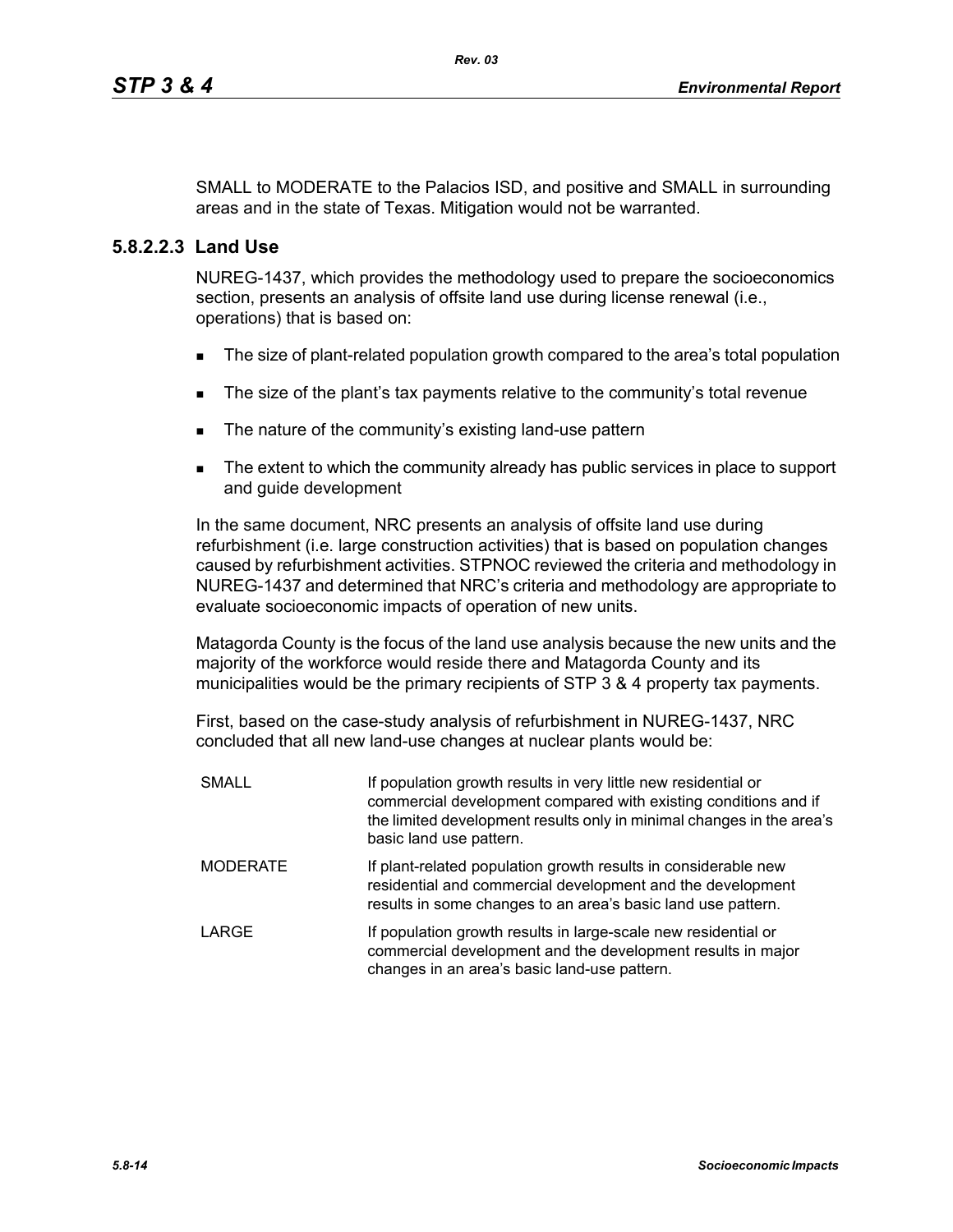Second, NRC defined the magnitude of refurbishment-related population changes as follows:

- SMALL If plant-related population growth is less than 5% of the study area's total population, especially if the study area has established patterns of residential and commercial development, a population density of at least 60 people per square mile, and at least one urban area with a population of 100,000 or more within 50 miles. MODERATE If plant-related growth is between 5% and 20% of the study area's total population, especially if the study area has established patterns of residential and commercial development, a population density of 30 to 60 people per square mile, and one urban area within 50 miles.
- LARGE **If plant-related population growth and density is greater than 20% of** the area's total population is less than 30 people per square mile.

Third, NRC defined the magnitude of license renewal-related tax impacts as:

| SMALL           | If the payments are less than 10% percent of revenue. |
|-----------------|-------------------------------------------------------|
| <b>MODERATE</b> | If the payments are between 10% and 20% of revenue.   |
| LARGE           | If the payments are greater than 20% of revenue.      |

Finally, NRC determined that, if the plant's tax payments are projected to be a dominant source of the community's total revenue, new tax-driven land-use changes would be LARGE. This would be especially true where the community has no preestablished pattern of development or has not provided adequate public services to support and guide development in the past.

## **Offsite Land Use in Matagorda County**

Matagorda County covers an area of 1114 square miles (Subsection 2.5.2.4.1). In 2002, approximately 70% of the land area of Matagorda County consisted of farms and ranches (Subsection 2.2.3). There are only two incorporated cities in Matagorda County—Bay City, the county's seat, and the City of Palacios—and they have the two largest concentrations of population.

There is no formal land use planning or zoning at the county, city, or town level in Matagorda County; only subdivision regulations. However, the cities of Bay City and Palacios, do (Subsection 2.5.2.4.1). The city of Bay City is in the process of developing a planning committee and hopes to have it operating in the next several years (Subsection 2.5.2.4.1).

## Operations-Related Population Growth Impacts

Based on the residential distribution of the current operations STP 1 & 2 workforce, 60.7% of the workforce needed to operate the new units would reside in Matagorda County. As stated in Subsection 2.5.1, the 2000 population of Matagorda County was 37,957, with a population density of 34.1 people per square mile (Reference 5.8-6).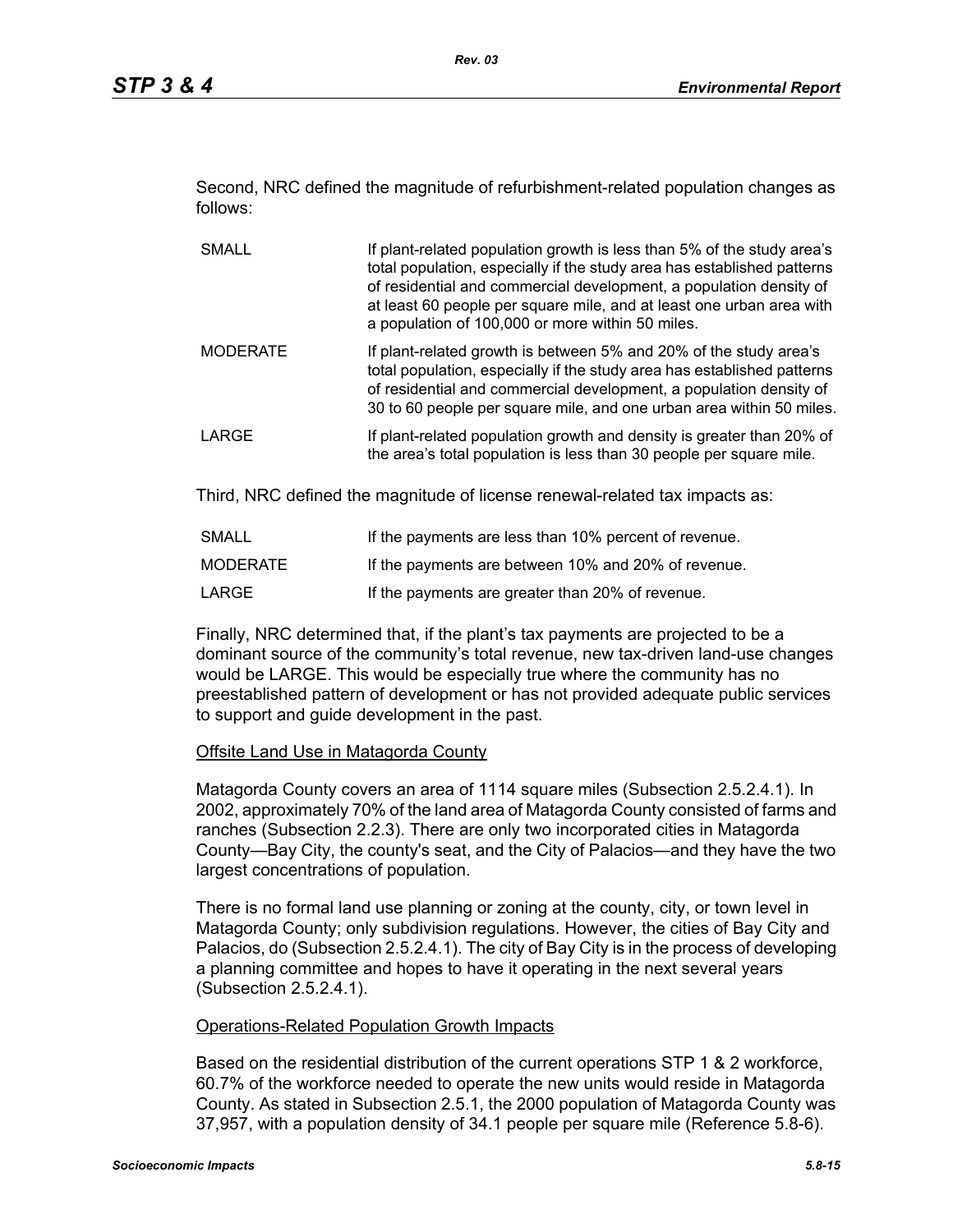Operations-related population growth in Matagorda County would be 1347 workers and families, (Subsection 5.8.2.1), which equates to 3.6% of the total 2000 population of Matagorda County and a smaller percent of the projected 2020 population for Matagorda County. Four hundred ninety-seven workers and families would relocate to Brazoria County, while the remaining workers and families are expected to settle in the surrounding counties.

Using NUREG-1437 guidance, Matagorda County meets the NRC criteria for SMALL to MODERATE offsite land use impacts attributed to operations workforce population growth. Therefore, STPNOC concludes that offsite land use impacts attributed to operations workforce population growth would be SMALL to MODERATE.

#### Tax Revenue-Related Impacts

The STP owners' current tax payments represent 73%–75% percent of the total property taxes received by Matagorda County (see Table 2.5-14, Matagorda County Property Tax Information, 2000-2005). Using NUREG-1437 criteria, tax payments of the STP owners are of LARGE significance to Matagorda County. STPNOC expects that the new nuclear units would generate property tax revenues of a similar significance for Matagorda County. Additional tax information can be found in Subsection 2.5.2.3.

#### **Conclusion**

From the land use perspective, Matagorda County is predominantly rural, and most of the land would likely continue to be used for agriculture purposes into the foreseeable future. Commercial and residential development in Matagorda County is minimal and has experienced little change. However, the operation of STP 3 & 4 would create an increase in residential and commercial activity, possibly converting some land to other uses such as housing developments, retail centers, public service facility expansions, etc. Because Matagorda County is rural, these land use conversions would have a noticeable impact.

Therefore, employing NUREG-1437 criteria, offsite land use changes would be considered SMALL to MODERATE in Matagorda County, as 50% of the movers are expected to remain in the area (Subsection 4.4.2.1). To mitigate these impacts, STPNOC would maintain communication with local and regional governmental and nongovernmental organizations, including but not limited to the Department of Housing and Community Affairs and the Matagorda County Economic Development Corporation, to disseminate project information in a timely manner. This would allow these organizations to be given the opportunity to plan accordingly.

## **5.8.2.2.4 Transportation**

Impacts of STP 3 & 4 operations on transportation and traffic will be greatest on the rural roads of Matagorda County, particularly FM 521, a two-lane, farm-to-market roadway that provides the only access to the STP site. Impacts on traffic are determined by four elements: (1) the number of operations workers and their vehicles on the roads, (2) the number of shift changes for the operations workforce, (3) the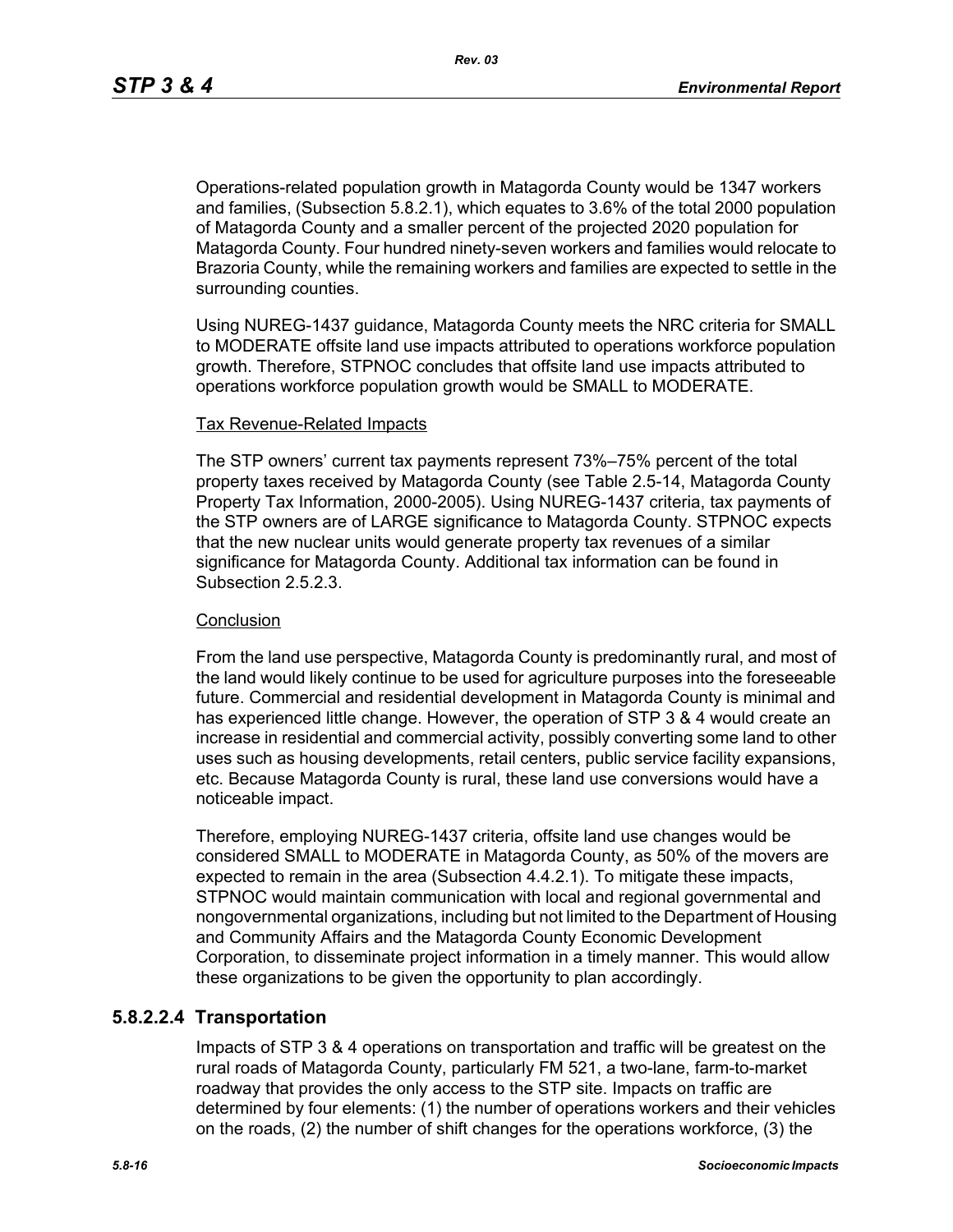projected population growth rate in Matagorda County, and (4) the capacity of the roads.

STPNOC estimates it will employ an operation workforce of 888 workers to maintain and operate STP 3 & 4. This analysis conservatively assumes one worker per vehicle. The STP 1 & 2 workforce of 1365, including contractors, will access the STP site via FM 521, as would outage workers during scheduled outages for each unit. Traffic congestion will be most noticeable during shift-change, which will occur twice in a 24 hour period.

Traffic on FM 521, as measured by the 2005 Average Annual Daily Traffic was 2530 (62% of the total traffic) in the westward direction and 1543 (38%) in the eastward direction, with a total of 4073 (Table 2.5-12) (Subsection 4.4.2.2.4). Texas Department of Transportation (TXDOT) assumes the maximum vehicle capacity of FM 521 to be 58,420 pounds or 31,200 passenger cars, equaling 19,344 in the westward direction and 11,856 in the eastward direction.

For purposes of analysis it is assumed that  $400\%$  67% of the 4073 vehicles are attributable to the current STP 1 & 2 workforce.

Operations workers are on a 35-day rotation. On any given day, 58% of the total operations workforce will be on the day shift or in training, 23% will be on the night shift, and 19% will be off (Reference 5.8-9). After conservatively assuming that  $aH$ -67% of the traffic is due to STP workers, it is assumed that all-the majority of the traffic on FM 521 would occur during shift change (5:30 a.m.— 7:00 a.m. and 5:30 p.m.—7:00 p.m.). The night-to-day shift change (totaling 58% of the operations workforce) will result in the highest traffic count as approximately 1262 day-shift workers arrive and 500 nightshift workers leave. However, the arrival and departure times for workers will vary over a 1.5-hour time period, alleviating some congestion at the site entrance.

The 2000 Matagorda County population was 37,957 and will increase by an estimated 18% by 2020 and 28% by 2040 (Table 2.5-5). However because most of the traffic on FM 521 is site-related and because of the conservative assumptions made regarding the timing of STP traffic, local traffic was not factored into the analysis.

FM 521 is load zoned to 58,420 gross poundshas a functional class designation of twolane, undivided, rural major collector, so there is enough capacity for 31,200-55,200 passenger cars or equivalent to 4430-2130 passenger cars beyond the current 170cars-per-hour use now. STP 3 & 4 operations will increase the existing STP workforce by 888-810 onsite workers divided into two shifts. It is assumed that the number of new operations workers per shift will be similar, in percentage, to the current operations workforce. Therefore, during the day-shift change, approximately 58% of the total 2253-2175 (1365 current workers and 888-810 new workers) operations workers will leave the STP site while 23% will arrive as well as 134 (10% of the total 1343 non-plant related traffic) non-plant related vehicles, for a total of 1896 vehicles during the shift change, well within the maximum designated capacity of 2300 vehicles per hour. for a total of 1825 vehicles during the shift change, above the maximum designated eapacity of 1300 vehicles per hour. STP operations traffic will not exceed road capacity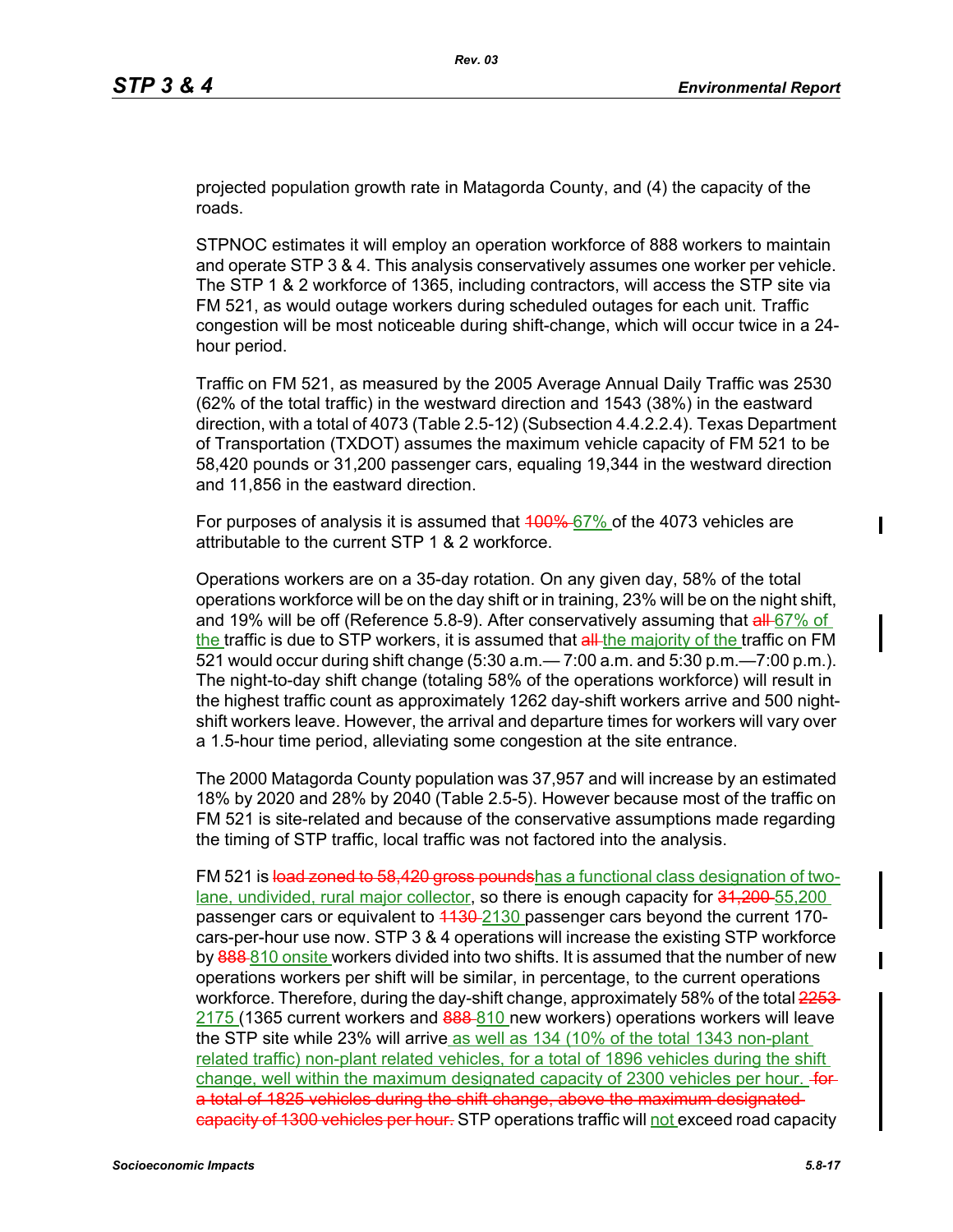ı

during shift change. There could also be as many as 2000 outage workers per unit (divided between two shifts) for approximately 17–35 days every 18 months. During outages, assuming 1500 to 2000 additional vehicles in a 24-hour period, for two 12.5 hour shifts, the number of vehicles on FM 521 could be 453 to 174 300 to 321 vehicles per hour.

STPNOC will stagger outage schedules so only one unit will be down at a time. Impacts to traffic will be MODERATE to LARGE during shift changes during outages and that mitigation is warranted. Mitigation could include widening of FM 521 to increase its capacity (TXDOT), and staggering of arrival and departure times.

## **5.8.2.2.5 Aesthetics and Recreation**

As with the original units, STPNOC will work to minimize the visual impact of the structures through use of topography, design, materials, and color. The embankment of the MCR, which varies in elevation from 65.75 feet mean sea level (MSL) to 67 feet MSL and is approximately 13 miles long, is the only structure related to the plant that is visible from offsite areas to the southeast along the Colorado River. Recreational users on the Colorado River are used to seeing the embankment of the MCR (Subsection 2.5.2.5). Since the topography surrounding the site is relatively flat (elevation of 23 MSL) and treeless, there is little to no screen for the plant from area roadways (Subsection 2.5.2.5). However, the majority of property surrounding the site is privately owned and not publicly accessible. The proposed location of STP 3 & 4 integrates well with the existing units, and the layout has been designed to give the originally designed appearance of a plant site with four units. STP 3 & 4 will be different in design to the existing units. The appearance of STP 3 & 4 will be similar to two large warehouse-like structures, as opposed to the domed structures currently housing STP 1 & 2 (Figure 3.1-2). The height of the tallest building in the new units will be constructed to match the existing units' tallest building, with a height of 140 feet. STPNOC has determined that impacts of operations on aesthetics will be SMALL and will not warrant mitigation.

The FM 521 River Park, which has trails, picnic areas, and a boat landing on the Colorado River, is upstream of the STP site approximately four miles west of Wadsworth. Additional operations worker traffic on FM 521 is not expected to adversely affect seasonal hunters, fishermen, and bird enthusiasts using the road to get to recreation facilities. Use of the boat landing located at FM 521 River Park is seasonal and not likely to coincide with shift traffic. Because it will be unlikely that hunters, fishermen, and bird enthusiasts will be on FM 521 at the same time as the workers, impacts will be SMALL and will not warrant mitigation. The operation of STP 3 & 4 at the existing STP site will not affect any other recreational facilities in the 50 mile region.

## **5.8.2.2.6 Housing**

For operation of STP 3 & 4, approximately 888 operations workers would migrate into the 50-mile region. Of these, approximately 539 and 199 workers would settle in Matagorda County or Brazoria County, respectively, for a total of 738.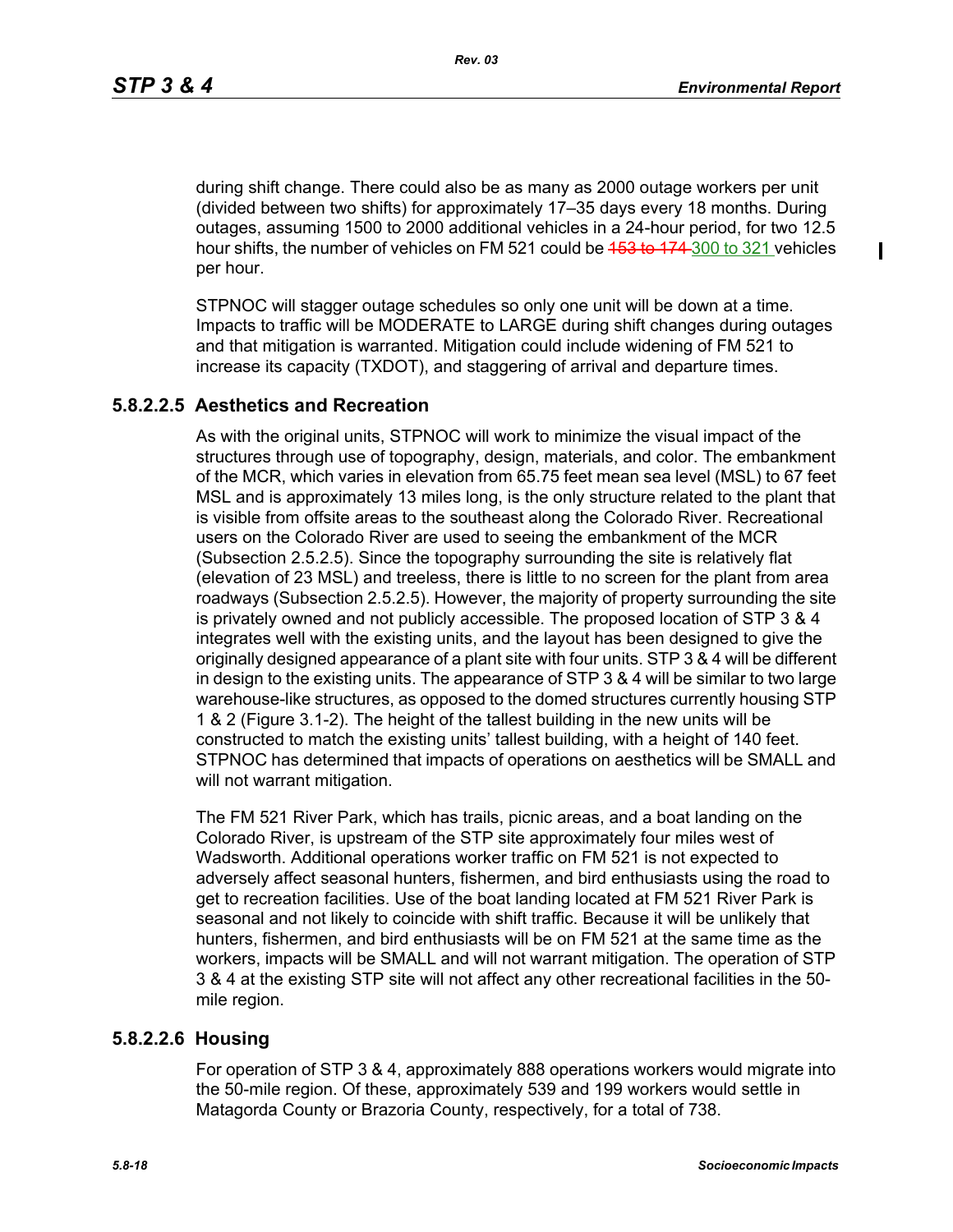While there is no way of accurately estimating the number of available housing units at the commencement of operations, Subsection 2.5.2.6 discusses the availability of housing in the region in 2000. The 2000 Census provides the latest housing data that are consistent across areas, objective, and sufficiently detailed for this analysis.

As shown in Table 2.5-19, in 2000, 5081 vacant housing units were available for sale or rent in Matagorda and Brazoria Counties: 3853 were vacant rental units and 1228 were vacant housing units for available sale (Subsection 2.5.2.6.1). In absolute numbers, it is likely that adequate housing would be available, especially in Brazoria County where 4152 of the vacant units for rent or sale were located. Nine hundred and twenty-nine of the vacant units for rent or sale were located in Matagorda County. If 60.7% of the new workforce moved to Matagorda County (about 539 families), there would likely be enough vacant housing in Matagorda County. However, in both counties, the average income of the new workforce would be expected to be higher than the median or average income in those counties; therefore, the new workforce could exhaust the high-end housing market. (As stated in Subsection 2.5.2.6, the median price of housing in Matagorda County in 2000 was \$61,500. The median price of housing in Brazoria County was \$88,500 for the same year.) Matagorda County is the most likely county for this to occur. Therefore, some of the 539 families would have to rent housing, construct new homes, or live elsewhere within the 50-mile region.

Given this increased demand for higher-end housing, prices of existing housing could rise. Matagorda County, and other counties, to a lesser extent, would benefit from increased property values and the addition of new houses to the tax rolls. However, increasing the demand for homes could increase rental rates and housing prices. It is possible that some low-income populations could be priced out of their housing because of upward pressure on housing prices and rents.

Demands on the housing market would be mitigated by the housing that would be vacated by the portion of the construction workforce that would migrate back out of the 50-mile region upon construction completion. The housing may not be the type of permanent housing sought by the incoming operations workforce, but would be sufficient to house some of the families until other housing could be found or new homes could be constructed. With time, normal market forces would increase the housing supply to meet this demand, causing housing prices and rental rates to stabilize.

Refueling outages would occur at least annually, and sometimes semiannually, when all four units are operational. STPNOC estimates that the maximum increase in workforce during refueling outages would be 1500 to 2000 outage workers. These workers would need temporary housing for 17 to 35 days. Most of the outage workers would stay in local extended-stay hotels, rent rooms in local homes, or bring travel trailers. The outage workforce would not affect the permanent housing market in the region.

STPNOC concludes that the potential impacts on housing would be SMALL in Brazoria County and in the 50-mile region and MODERATE in Matagorda County. Mitigation of these impacts to Matagorda County would include the self-relocation of the operations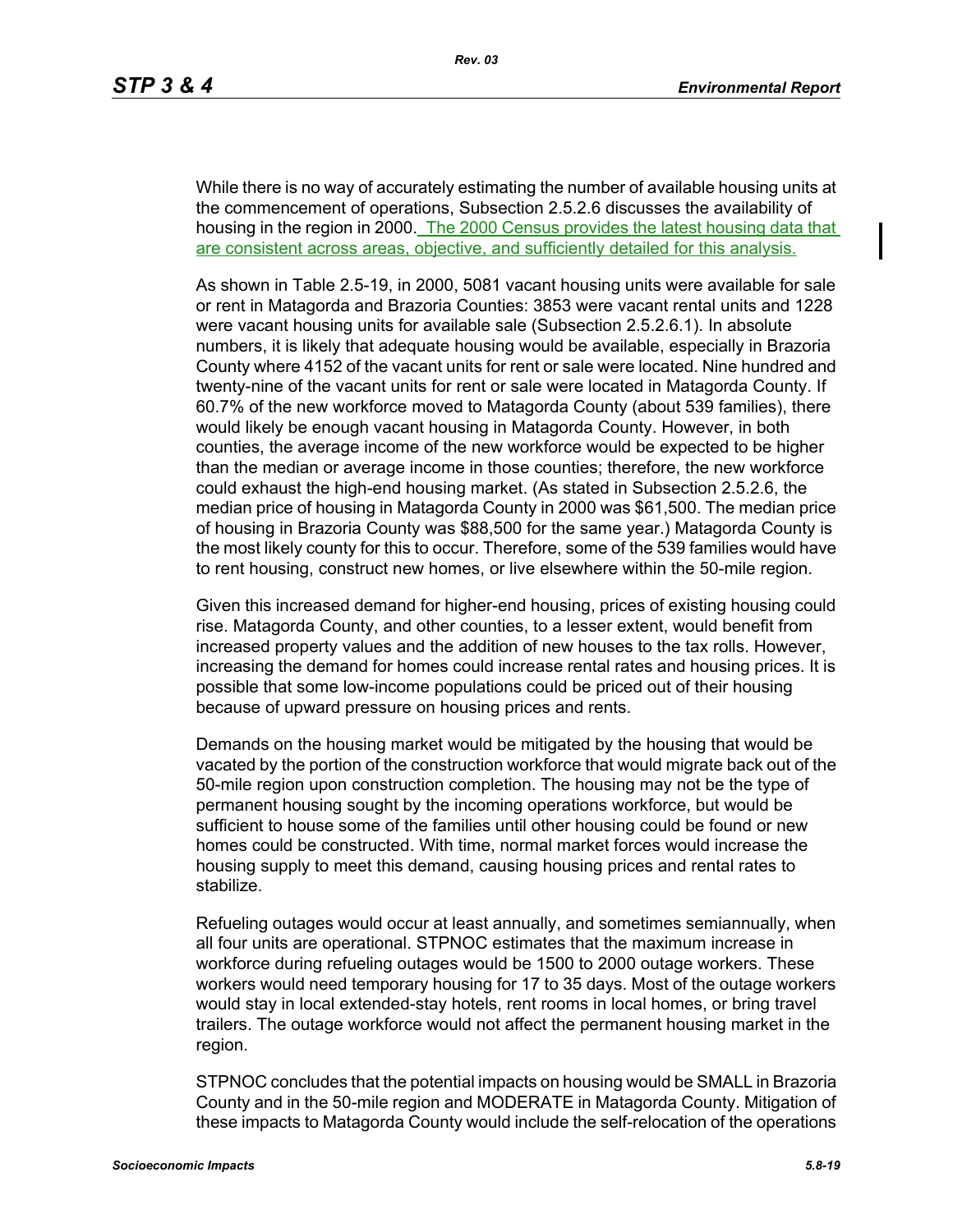workforce that could not find housing in Matagorda County to other counties within a 50-mile radius of the site, the use of the housing vacated by the construction workforce, and normal market forces. Additionally, STPNOC would maintain communication with local and regional governmental officials including the Matagorda County Judge, nongovernmental organizations, and the general public to disseminate project information in a timely manner. This would allow these organizations, including developers and real estate agencies, the opportunity to plan accordingly.

## **5.8.2.2.7 Public Services**

### Water Supply Facilities

STPNOC considered both plant demand and plant-related population growth demands on local water resources. Subsection 2.5.2.7 describes the public water supply systems in the area, their permitted capacities, and current demands. Operation of STP 3 & 4 could bring as many as 2433 people to the region. The average per capita water usage in the U.S. is 90 gpd per person. Of that, 26 gallons is used for personal use (Reference 5.8-11). The balance is used for bathing, laundry, and other household uses.

STPNOC does not use water from a municipal system. Therefore, water usage by the workforce, while onsite, would not impact municipal water suppliers. Five active onsite wells provide makeup water, process water, potable water, and supply for the fire protection system for STP 1 & 2. In conjunction with surface water from the Colorado River, the wells would provide the water for operation of STP 3 & 4 as well. The wells extend into the Chicot Aquifer, range in depth from 600 to 700 feet, and have design yields of 200 to 500 gpm. Current permitted total withdrawal rates are 3,000 acre-feet per year (approximately 2.7 million gpd). Average daily usage for STP 1 & 2 from 2001 through 2006 was approximately 1.1 million gpd (763 gpm), for all purposes (Subsection 4.2.2). In 2005, STPNOC withdrew 422,333,662 gallons (1,296 acre-feet) of water from five active onsite groundwater wells for all uses (Subsection 2.5.2.7.1.1).

During operations, an additional 888 people on site could increase potable consumption by a maximum of approximately 23,088 gpd  $(888 \times 26$  gpd) for personal use.

Groundwater would be withdrawn from wells for cooling system makeup at the rate of 1077 gpm for normal operations and up to the permitted withdrawal amount for maximum operations. Additional water needs during maximum operations would be met by withdrawal from the MCR.

Currently, municipal water suppliers in the region have excess capacity (see Table 2.5- 22). The impact to the local water supply systems from operations-related population growth can be estimated by calculating the amount of water that would be required by the total population increase. The average person in the U.S. uses approximately 90 gpd (Reference 5.8-11). An operations-related population increase of 2433 people (1477 in Matagorda County; 545 in Brazoria County; and 411 in the remainder of the 50-mile radius) could increase consumption by approximately 218,970 gpd (90 gpd  $\times$ 2,433) in the 50-mile region. Matagorda and Brazoria Counties would need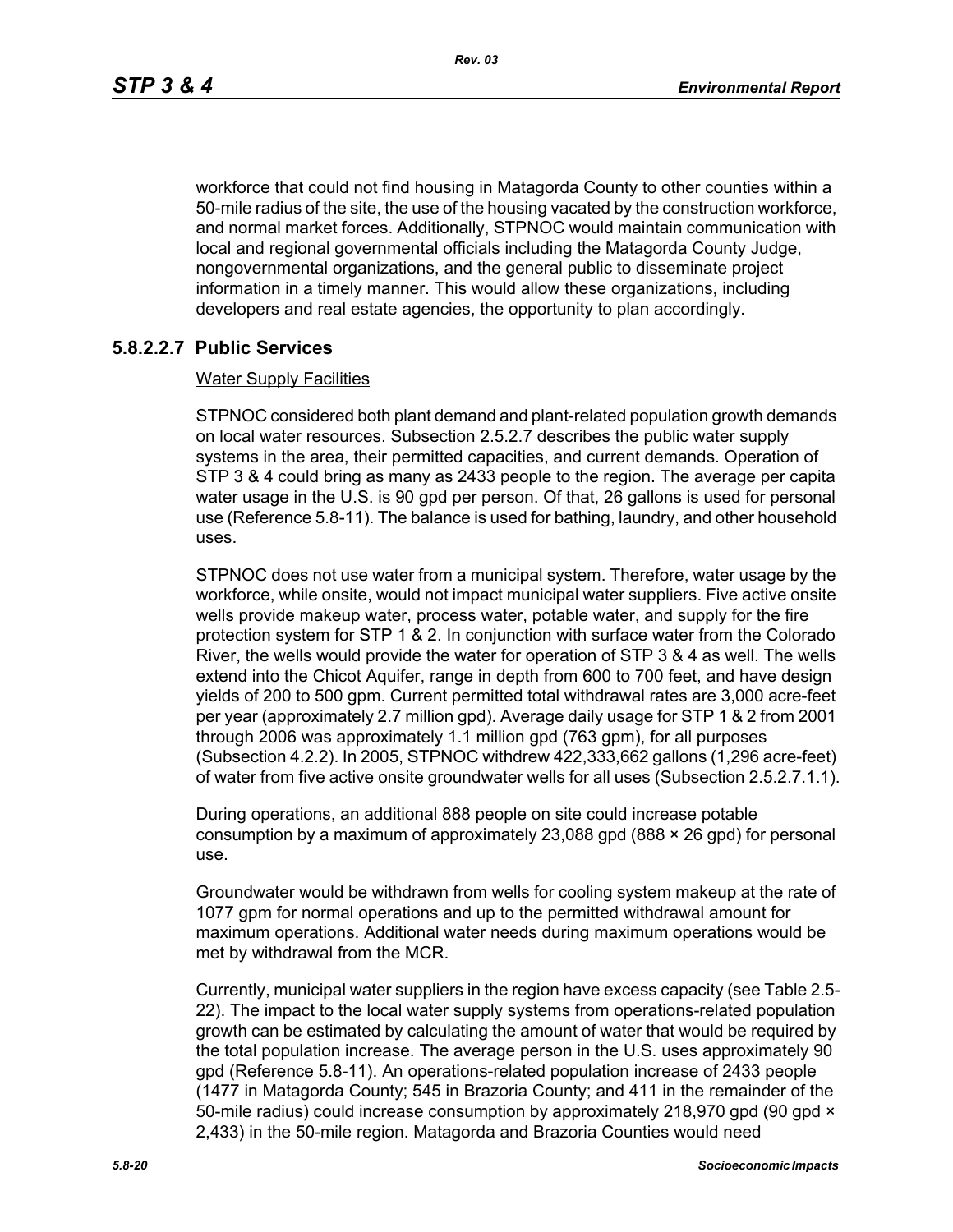approximately 181,980 gpd (90 gpd × 2022) of this amount. Currently, there is excess capacity in every major public water supply system in Matagorda and Brazoria Counties and, under present conditions, the total increase in population would not stress municipal water supplies or infrastructure. However, the regional water planning groups created by the Texas Water Development Board predict that there will be water supply and, possibly, infrastructure issues in both Regions K (which includes Matagorda County, see Figure 2.5-7) and H (which includes Brazoria County, see Figure 2.5-7) some time after 2010 (see Subsection 2.2.2.7.1.1). Demand is nearly equal to supply in 2010 and, by 2060, demand significantly exceeds supply. Both regional governmental entities are in the process of analyzing and implementing strategies to mitigate predicted water shortages.

As stated previously, operation of STP 3 & 4 would increase the population in the 50 mile region by 2433 people. Of those 1477 people would locate to Matagorda County and 545 people would locate to Brazoria County. These numbers constitute 3.9% and 0.2% of the 2000 Census populations of Matagorda and Brazoria Counties (Table 2.5- 5), respectively, and 3.3% and 0.2% of the 2020 population projections of Matagorda and Brazoria Counties, respectively. Additionally, between 2000 and 2020, the inmigrations represent a 21.9% and 0.6% increase in the projected additional population for Matagorda and Brazoria Counties, respectively. (Note: STPNOC has chosen 2020 projections because they are near the startup of operations and county populations will continue to grow beyond that date, causing the STPNOC percentage of the population growth in those counties to begin decreasing.)

As a result, impacts of the in-migrating operations workforce on municipal water supplies in Brazoria County would be SMALL and would not warrant additional mitigation. The incremental increase in population, resulting from operation of STP 3 & 4, would represent a very small percentage of the county's current and future populations, and of the projected increase in population based on current population growth trends. The Region H planning group has already identified water shortage issues for the region and is planning and implementing strategies to mitigate these issues (Subsection 2.5.2.7.1.1). The addition of the operations-related population would not noticeably add to current stresses experienced by Region H.

Impacts of the in-migrating operations workforce on municipal water supplies in Matagorda County (Region K) could be MODERATE. The incremental increase in population, resulting from operation of STP 3 & 4, would represent a small percentage of the county's current and future populations, but a 19.9% increase in the projected growth in population from 2000 to 2020. The Region K planning group has already identified water shortage issues for the region, which could begin shortly after 2010, and is planning and implementing strategies to mitigate these issues (Subsection 2.5.2.7.1.1). The addition of the operations-related population would add to current stresses experienced by Region K. Region K mitigation strategies include reuse, seawater desalination, conservation, and the LCRA/San Antonio Water System Project (Subsection 2.5.2.7.1.1). In addition to the Region K mitigations, STPNOC has been (and would be) in communication with local government and planning organizations regarding the construction and operation of the new units. These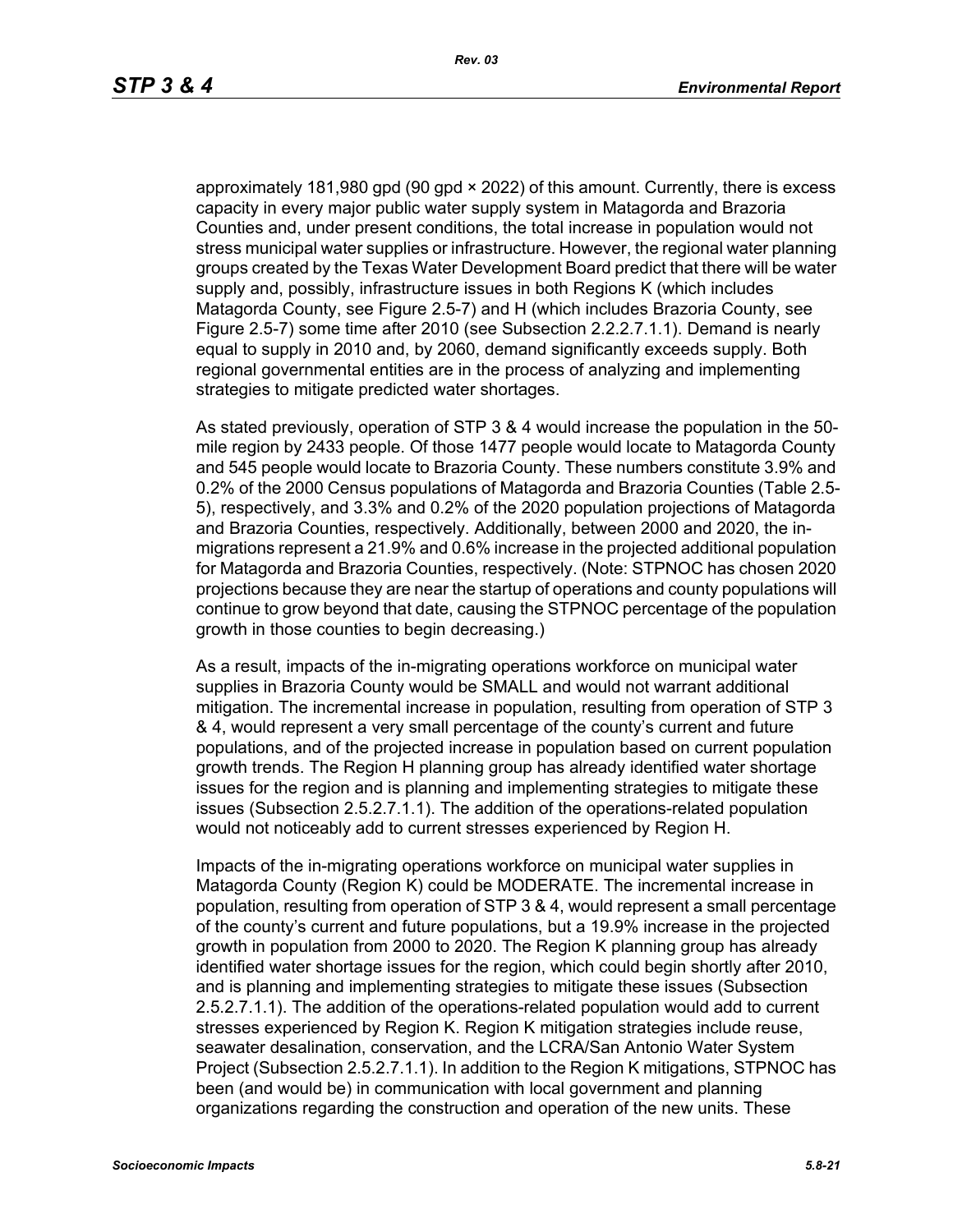organizations would be aware of the in-migration of the workers and their families and would have ample opportunity to plan for the influx.

In addition, the in-migration of the operations workforce would be offset by the departing construction workforce, resulting in a net loss in plant-related population growth (Subsection 4.4.2). This workforce exchange would serve to assist in mitigating the plant's contribution to the projected water shortages in the region.

#### Waste Water Treatment Facilities

The STP 3 & 4 site currently has two wastewater treatment systems that will be expanded or replaced to meet the increased need for waste water treatment.

Subsection 2.5.2.7.1.2 describes the public wastewater treatment systems in Matagorda and Brazoria Counties, their plant-designed average flows, and monthly average wastewater processed. Wastewater treatment facilities in the two counties have excess capacity (see Table 2.5-23). The impact to local wastewater treatment systems from operations-related population increases can be determined by calculating the amount of water that would be used and disposed of by these individuals. The average person in the U.S. uses approximately 90 gpd (Reference 5.8-11). To be conservative, STPNOC estimates that 100% of this water would be disposed of through the wastewater treatment facilities. An operations-related population increase of 2433 people (1477 in Matagorda County, 545 in Brazoria County, and 411 in the remainder of the 50-mile radius) could require 218,970 gpd (90 gpd × 2433) of additional wastewater treatment capacity. Matagorda and Brazoria Counties would need 181,980 gpd (90 gpd × 2,022) of this capacity. Currently, there is excess treatment capacity in both counties, which indicates that there is sufficient infrastructure to meet this need. However, regional water planning groups predict that there will be water supply (and, possibly, infrastructure) issues in both Regions K and H some time after 2010. As stated previously, water demand is nearly equal to supply in 2010 and, by 2060, demand significantly exceeds supply. Both regions are in the process of analyzing and implementing strategies to mitigate predicted water shortages. Therefore, impacts of the in-migrating operations workforce on wastewater treatment facilities in the region would be similar to those for public water supplies.

Impacts of the in-migrating operations workforce on wastewater treatment facilities in Brazoria County would be SMALL and would not warrant additional mitigation. The incremental increase in population resulting from operation of the new units would represent a very small percentage of the county's current and future populations, and the projected increase in population based on current population growth trends.

Impacts of the in-migrating operations workforce on wastewater treatment facilities in Matagorda County (Region K) could be MODERATE. The incremental increase in population, resulting from new unit operations, would represent a small percentage of the county's current and future populations, but a 19.9% increase in the projected growth in population from 2000 to 2020.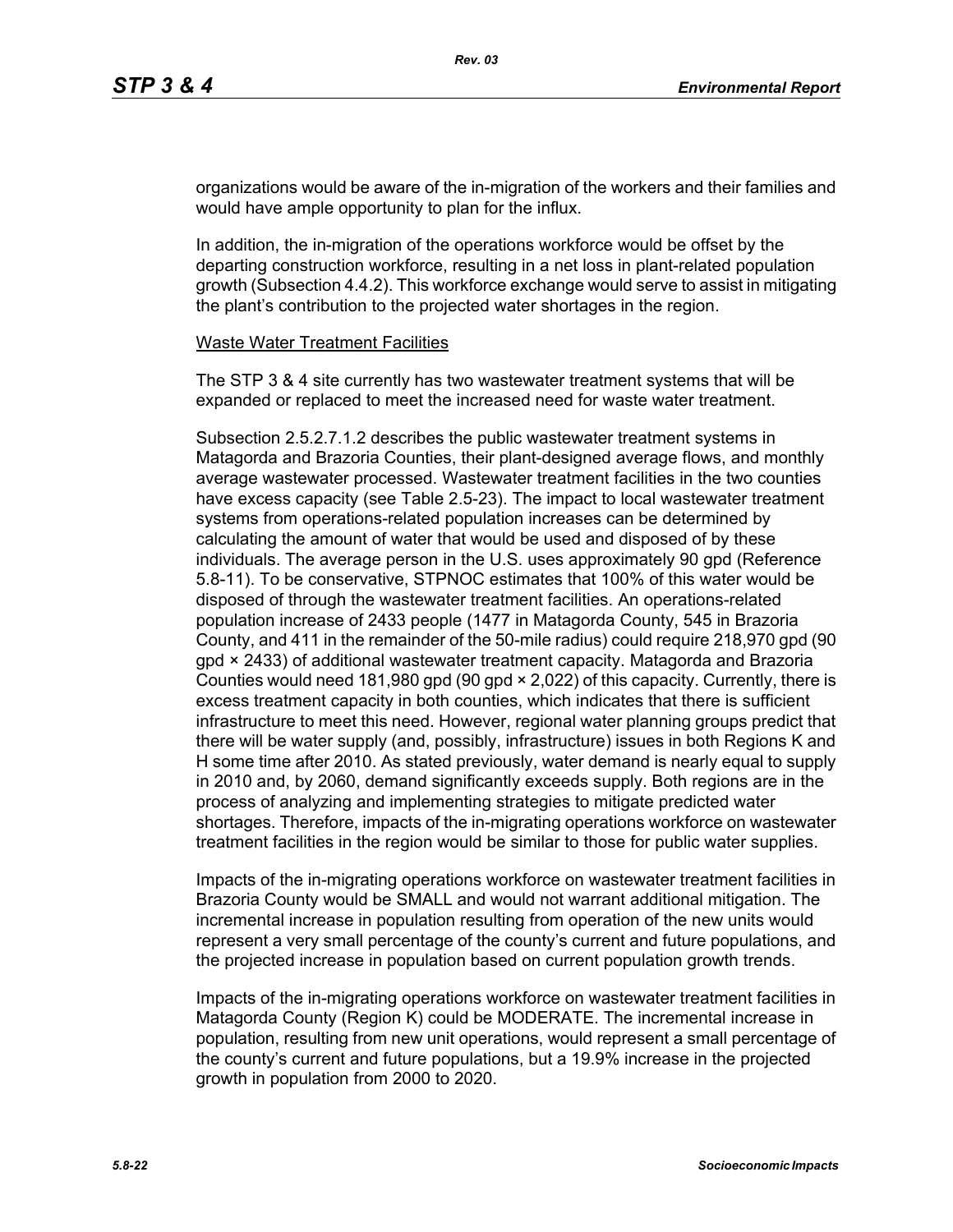Police, Fire, and Medical Facilities

## **Police Services**

In 2002, Matagorda and Brazoria Counties' residents-per-police personnel ratios were 394:1 and 419:1, respectively (see Table 2.5-30). Between Matagorda and Brazoria Counties, Matagorda County has the larger police force relative to the size of its population. Local planning officials state that police protection is adequately provided at this time (Subsection 2.5.2.7.2). STPNOC does now, and will continue to, employ its own security force at STP.

The operation of STP 3 & 4 would produce an influx of approximately 1477 new residents to Matagorda County and 545 new residents to Brazoria County. The rest of the operations workforce and families would live in other counties in the 50-mile region. These population increases would increase the persons-per-police personnel ratios (Table 5.8-35.8-2) by 3.7% and 0.3% in Matagorda and Brazoria Counties, respectively.

Based on the percentage increase in persons-per-police personnel ratios (Table 5.8-35.8-2), operations-related population increases would not adversely affect existing police services in Matagorda or Brazoria Counties.

STPNOC concludes that the potential impacts of new unit operations on police services in Matagorda and Brazoria Counties and in the 50-mile region would be SMALL and would not warrant mitigation.

## **Fire Protection Services**

In 2000, Matagorda and Brazoria Counties' persons-per-firefighter ratios were 217:1 and 477:1, respectively (Table 2.5-30). Brazoria County has the higher persons-perfirefighter ratio.

For STP 3 & 4 operations, Matagorda County would see an influx of approximately 1477 new residents and 545 new residents would move into Brazoria County. The rest of the workforce would live in other counties in the 50-mile region. These population increases would increase the persons-per-firefighter ratios (Table  $5.8-45.8-3$ ) by 3.7% and 0.2% in Matagorda and Brazoria Counties, respectively.

Based on the percentage increase in persons-per-firefighter ratios (Table 5.8-4<del>5.8-3</del>), operations-related population increases would not adversely affect existing fire protection services in Matagorda or Brazoria Counties.

STPNOC concludes that the potential impacts of the new reactors' workforce on fire protection services in Matagorda and Brazoria Counties and the 50-mile region would be SMALL and mitigation would not be warranted.

ı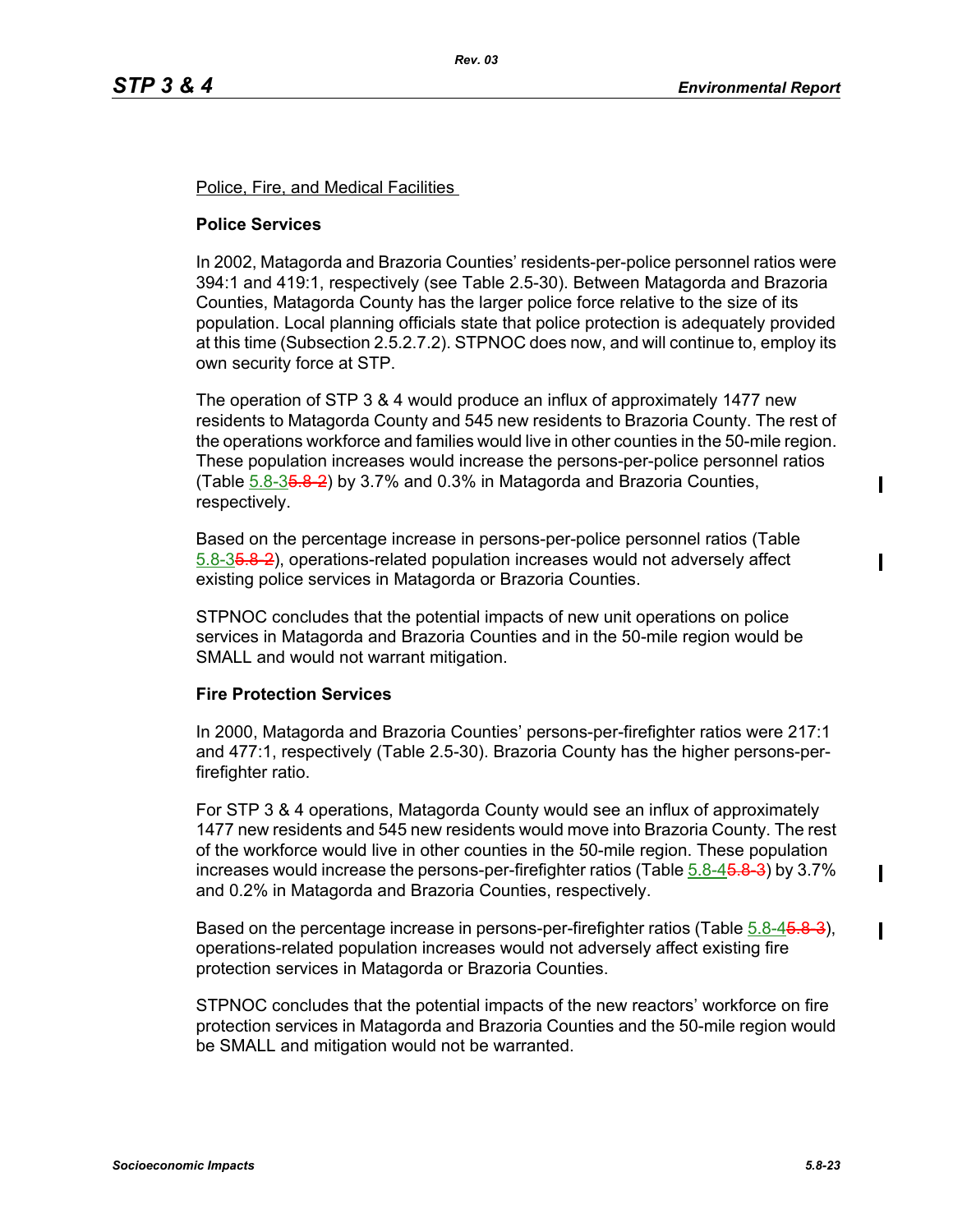## **Medical Services**

Detailed information concerning the medical services in Matagorda and Brazoria Counties is provided in Subsection 2.5.2.7.3. Minor injuries to operations workers would be assessed and treated by onsite medical personnel. Other injuries would be treated at one of the hospitals in the two-county region, depending on severity of the injury. For the existing STP 1 & 2 workforce, agreements are in place with local medical providers to support emergencies. STPNOC would reach similar agreements to provide emergency medical services to the STP 3 & 4 operations workforce. Operations activities should not burden existing medical services.

The medical facilities in Matagorda and Brazoria Counties provide medical care to much of the population of the two counties. As indicated in Table 2.5-5, the 2000 population of Matagorda and Brazoria Counties, combined, was 279,724. According to Table 2.5-31, in 2006, there were 296 staffed hospital beds and an average daily census of 107 in Matagorda and Brazoria Counties' medical facilities. Adding 2022 residents to the combined population of the two counties would increase the combined population by 0.7%. A 0.7% increase in the average daily census of 107 would increase the average daily census by less than one person, well below the total number of staffed hospital beds in the two counties—296 beds. Additionally, the total number of annual admissions, and annual outpatient visits for the two-county region reported by the American Hospital Association and presented in Table 2,5-31 were 11,084 and 210,946, respectively. A 0.7% increase in these statistics would equate to 11,162 admissions and 212,423 outpatient visits. An increase of less than 1% (i.e., 0.7%) due to the project-related increase in population in the two counties during operations would be a small impact to capacity. Even when adding the state demographer-projected population growth for the two counties (Table 2.5-5), there would still be excess capacity. Therefore, the potential impacts of new unit operations on medical services would be SMALL and mitigation would not be warranted.

## **Social Services**

This section focuses on the potential impacts of operations on the social and related services provided to disadvantaged segments of the population. This section is distinguished from environmental justice issues, which are discussed in Subsection 5.8.3.

The population influx likely would economically benefit the disadvantaged population served by the Texas Health and Human Services Commission and local governmental and nongovernmental organizations. The additional direct jobs would increase the number of indirect jobs that could be filled by currently unemployed workers, thus removing them from social services client lists. Many of these benefits would accrue to Matagorda County, where, because of the smaller economic base, the impact would be more noticeable. Increased property tax revenues resulting from homes and land purchased by the operations workforce could increase government-sponsored social service programs. Therefore, impacts would be positive and SMALL and not require mitigation.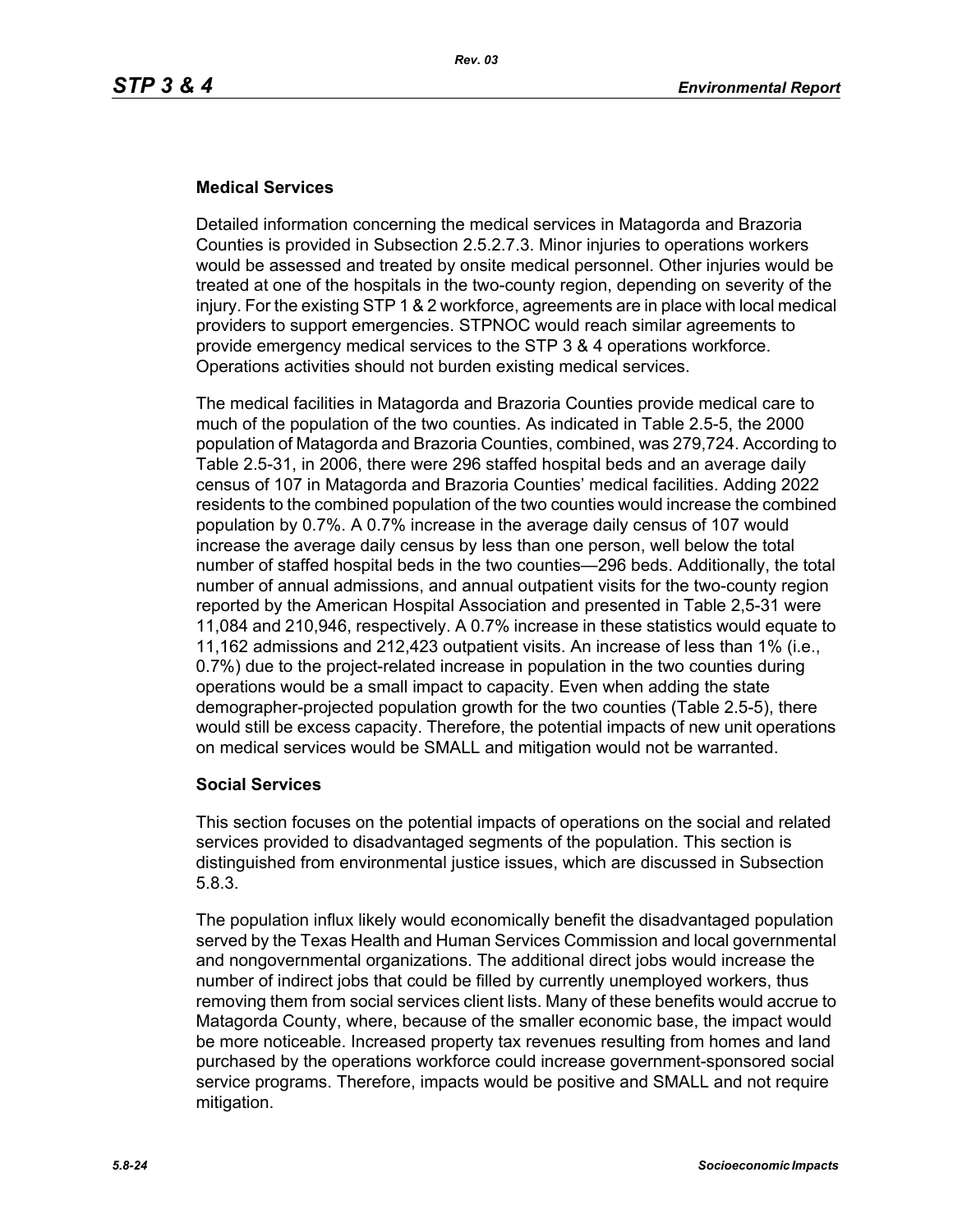## **5.8.2.2.8 Education**

STPNOC assumes that the new workforce would relocate to the 50-mile region with their families, increasing the population by approximately 4164 people. Approximately 60.7% would settle in Matagorda County, 22.4% in Brazoria County, and the remaining 16.9% will be distributed across the six other counties within the region (Table 4.4-1).

STPNOC conservatively estimates that in an operations workforce related population of 4,650, approximately 952 will be school-aged (Table 2.5-6). This would result in a 23% increase in school-aged population within the 50-mile region. Matagorda County would see the largest increase at 14% and the Brazoria County school population would increase by 5%. The remaining 4% would be distributed across the seven other counties within the 50-mile region. However, when spread over K-12 grades, it is unlikely this increase would be noticeable on class size, particularly since these children will attend schools that were losing the children of construction workers (Section 2.5).

Increased property tax revenues as a result of the increased population, and, in the case of Matagorda County, Palacios ISD, property taxes on the new reactors would fund additional teachers and additional facilities if necessary (Subsection 2.5.2.3). The remaining revenue tax monies not used by the school district would be collected by the state of Texas and combined with tax revenues from all other Texas counties. These monies would be redistributed to "property-poor" school districts throughout the state of Texas, determined annually by the Texas Legislature Texas Education Code Chapter 42 (Subsection 2.5.2.3).

The impact to the counties within the 50-mile region would be SMALL. The Matagorda County student population could increase by 14%, which would be a MODERATE impact on its education system and would require mitigation. Matagorda County is not planning to construct additional schools (Subsection 2.5.2.8). The quickest mitigation will be to hire additional teachers and move modular classrooms to existing schools. Increased property tax revenues as a result of the increased population, and, in the case of Matagorda County, property taxes on the new reactors, would fund additional teachers and facilities for Palacios ISD. Bay City ISD, if determined by the Texas Legislature to be a "property-poor" school district, would be eligible for monies allocated by the state of Texas for any additional teachers or facilities (Subsection 2.5.2.3).

## **5.8.3 Environmental Justice**

Environmental justice refers to a federal policy under which each federal agency identifies and addresses, as appropriate, disproportionately high and adverse human health or environmental effects of its programs, policies, and activities on minority or low-income populations (Executive Order 12898, Reference 5.8-12). The NRC has a policy on the treatment of environmental justice matters in licensing actions (69 FR 52040), which states, "NRC believes that an analysis of disproportionately high and adverse impacts needs to be done as part of the agency's NEPA obligations to accurately identify and disclose all significant environmental impacts associated with a proposed action. Consequently, while the NRC is committed to the general goals of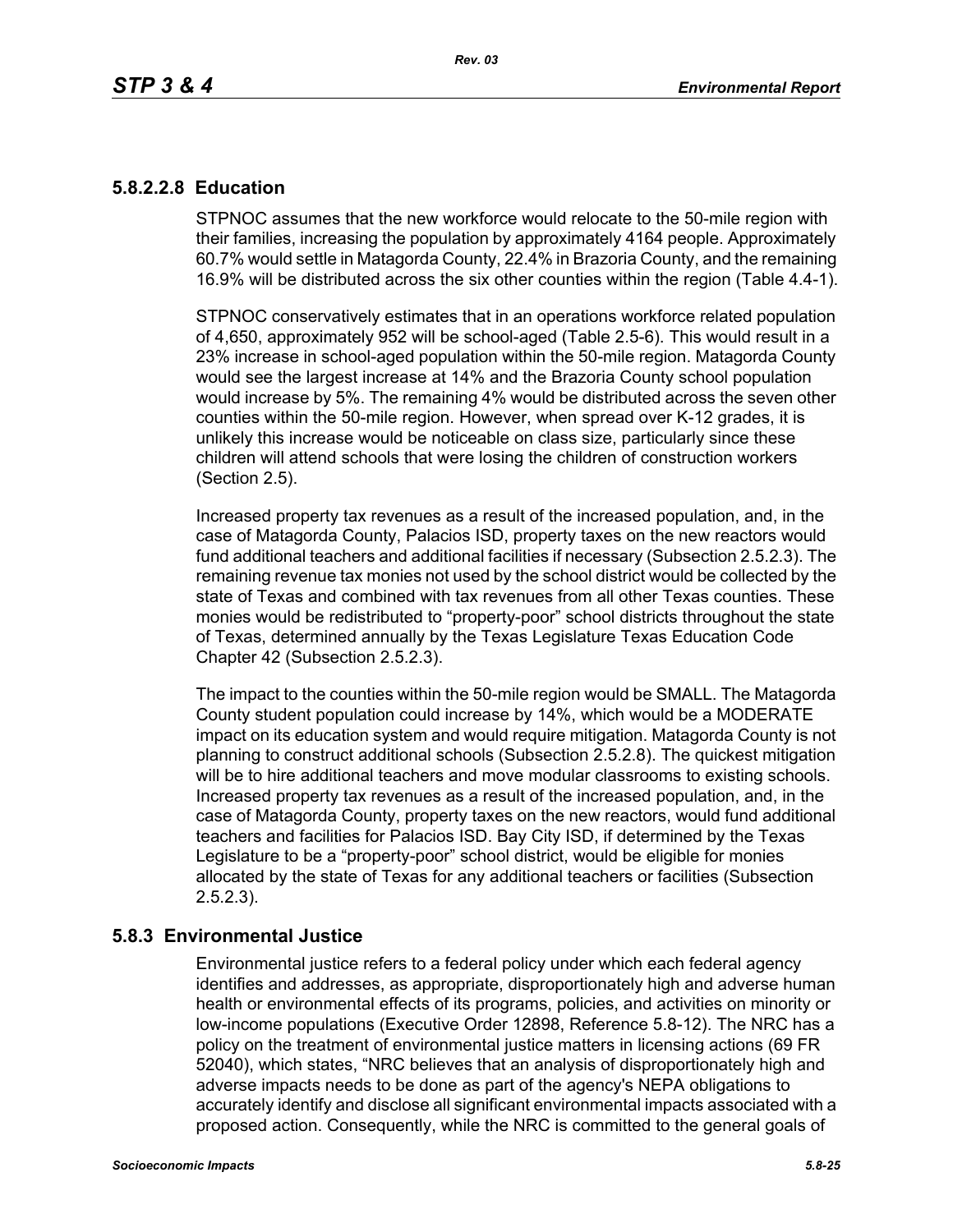Executive Order 12898, it will strive to meet those goals through its normal and traditional NEPA review process."

STPNOC located minority and low-income populations within the 50-mile radius of the STP site (Figures 2.5-10 through 2.5-15). Nineteen census block groups, out of a total of 230, within the 50-mile radius have significant Black or African American populations. One block group has a significant Asian minority population and six block groups have a significant "some other race" population. Thirty census block groups within the 50-mile radius have significant Hispanic ethnicity populations. The closest of these groups is approximately 10 miles distant.

STPNOC evaluated whether the health or welfare of minority and low-income populations could be disproportionately adversely affected by potential operations impacts. STPNOC identified the most likely pathways by which adverse environmental impacts associated with the operation of new units at the STP site could affect human populations. As described earlier in Chapter 5, STPNOC analyzed potential operations impacts on land use, water, air, socioeconomics, ecological resources, health and safety, waste management, and cultural resources. STPNOC has identified SMALL impacts in all resources areas in the 50-mile radius, with the exception of socioeconomic impacts in Matagorda County. In Matagorda County, SMALL impacts were found in all socioeconomic resource areas except:

- **Economy beneficial and MODERATE**
- Property tax revenue beneficial and MODERATE to LARGE
- **Transportation MODERATE at shift change during outages**
- **Housing MODERATE to LARGE**
- **Education MODERATE to LARGE**

Increased property tax revenues and their boost to the local economy are considered to be beneficial. Moderate increases in traffic would mostly affect people living along or traveling on FM 521 Road during morning and afternoon shift change. MODERATE impacts to housing are expected to be mitigated by new housing construction and should not affect homeowners or renters already residing in Matagorda County.

STPNOC also investigated the possibility of subsistence-living populations in the vicinity of the STP site by contacting local government officials, the staff of social welfare agencies, and businesses concerning unusual resource dependencies or practices that could result in potentially disproportionate impacts to minority and lowincome populations. STPNOC asked about minority, low-income, and migrant populations or locations of particular concern, and whether subsistence living conditions were evident. No one that was contacted reported such dependencies or practices, as subsistence agriculture, hunting, or fishing, through which the populations could be disproportionately adversely affected by the project.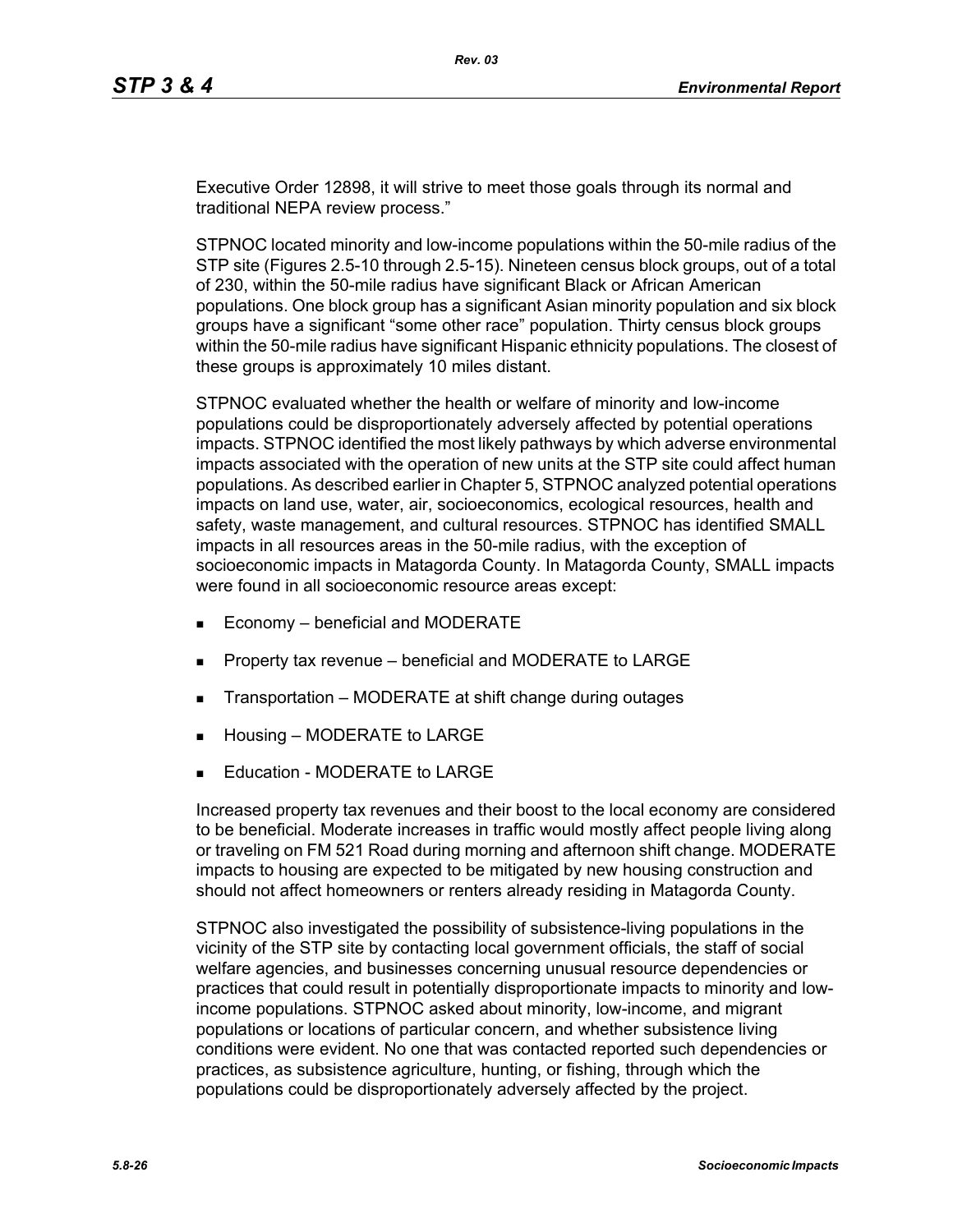In summary, no operations-related adverse health or environmental effects that would disproportionately affect minority or low-income populations were identified. Therefore, STPNOC concludes that impacts of operations of new nuclear units at the STP site on minority and low-income populations would be SMALL and mitigation would not be warranted.

## **5.8.4 References**

- 5.8-1 "2005 Annual Environmental Operating Report," South Texas Project Electric Generating Station, April 2005.
- 5.8-2 "Information on Levels of Environmental Noise Requisite to Protect Public Health and Welfare with an Adequate Margin of Safety," EPA (U.S. Environmental Protection Agency) March 1974, Pages B-1 and B-2. Available at http://www.nonoise.org/library/levels74/levels74.htm, accessed September 15, 2006.
- 5.8-3 "Construction Noise Hazard Alert," Center to Protect Worker's Rights, available at http://www.cpwr.com/hazpdfs/kfnoise.PDF, accessed April 17, 2007.
- 5.8-4 Code of Federal Regulations, Title 40, part 81, section 38, Designation of Areas for Air Quality Planning Purposes; Texas; Revised Geographical Designation of Certain Air Quality Control Regions.
- 5.8-5 Code of Federal Regulations, Title 40, part 50, National Primary and Secondary Ambient Air Quality Standards.
- 5.8-6 "State and County Quickfacts. Matagorda County, Texas and Brazoria County, Texas," USCB (U.S. Census Bureau) 2000. Available at http://factfinder.census. gov/, accessed May 16, 2007.
- 5.8-7 "RIMS II Multipliers for Matagorda and Brazoria Counties, Texas," BEA (U.S. Bureau of Economic Analysis), U. S. Department of Commerce. Economic and Statistics Administration. Bureau of Economic Analysis, Washington, D.C., February 2, 2007.
- 5.8-8 "80th Texas Legislature: Biennial Revenue Estimate, 2008-2009." Texas Comptroller of Public Accounts, January 2007. Available at http://www. window.state.tx.us/taxbud/bre2008/BRE\_2008-09.pdf, accessed July 18, 2007.
- 5.8-9 Palacios Independent School District, 2007. Information from Herbert Ressler, Business Manager, Palacios ISD regarding tax abatement legislation. May 2007.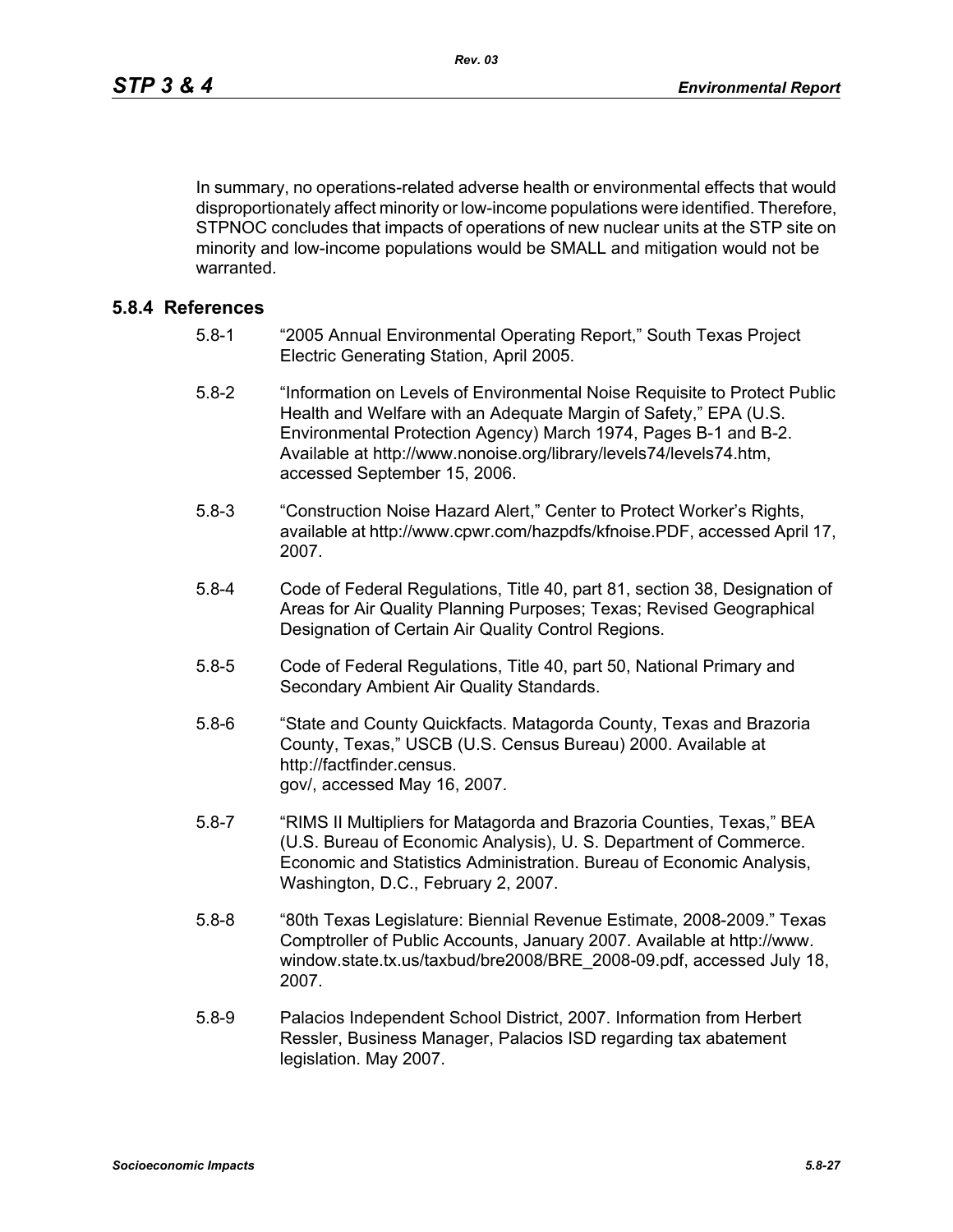- 5.8-10 Texas Legislature Online, 2007. Status of House Bill (HB) 2994. Available at http://www.legis.state.tx.us/billlookup/History.aspx?LegSess=80R&Bill=H B2994, accessed June 22, 2007.
- 5.8-11 "Water on Tap: What You Need to Know," EPA (U.S. Environmental Protection Agency) EPA 815- K-03-007, Office of Water, Washington, DC, 2003.
- 5.8-12 Office of the President, Federal Actions To Address Environmental Justice in Minority Populations and Low-Income Populations, Executive Order 12898, February 11, 1994.
- 5.8-13 "Local Area Unemployment Statistics," BLS, 2007. Available at http://www. stats.bls.gov, accessed on February 5, 2007.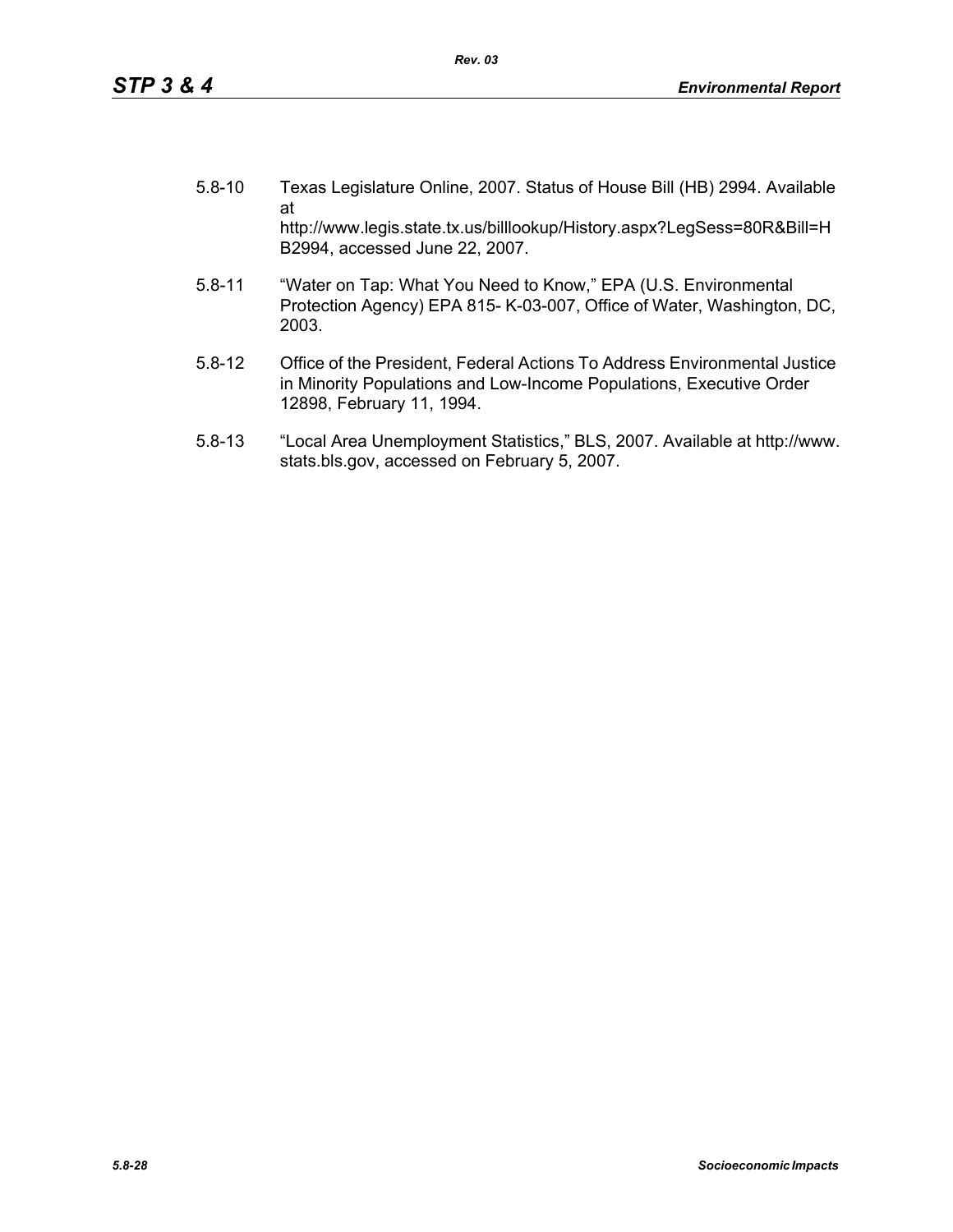| Demographic                                                                                | <b>ABWR</b><br>2 Units |
|--------------------------------------------------------------------------------------------|------------------------|
| <b>Operations Workforce Peak</b>                                                           | 888                    |
| Number of workers who migrate into the 50-mile radius                                      | 888                    |
| Indirect jobs $(888 \times 1.47)$                                                          | 1,305                  |
| Total number of jobs (direct plus indirect)                                                | 2,193                  |
| 2005 unemployed in the two counties 1                                                      | 8,870                  |
| 2005 unemployment rate in the two counties                                                 | 5.9%                   |
| Total number of indirect jobs as a percent of unemployed population in two-<br>county area | 14.7%                  |
| $\overline{1}$ . Deference E.O. 12                                                         |                        |

# **Table 5.8-1 Direct and Indirect Employment**

Reference 5.8-13.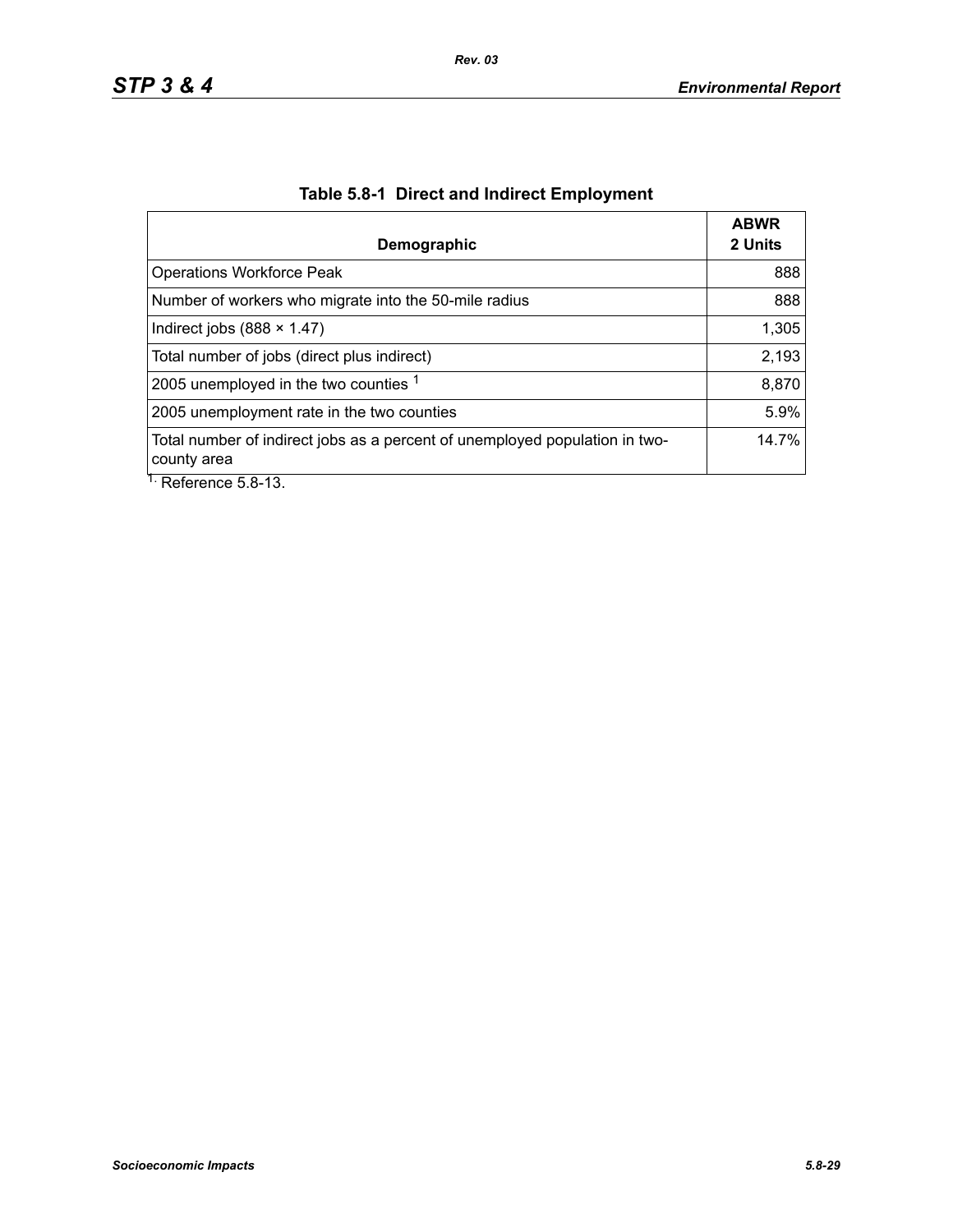## **Table 5.8-2 Estimated Sales Tax Impacts of Expenditures For Goods & Services During Operation of STP Units 3 & 4**

| <b>Summary of Estimated Operations Expenditures:</b>                    |                              |                  |                                                                             | <b>Estimated Amount</b> |                       |                  |                                              |                  |
|-------------------------------------------------------------------------|------------------------------|------------------|-----------------------------------------------------------------------------|-------------------------|-----------------------|------------------|----------------------------------------------|------------------|
| <b>Total Annual Expenditures</b>                                        |                              |                  |                                                                             | \$60,000,000            |                       |                  |                                              |                  |
| <b>Estimated Proportion Spent Locally</b>                               |                              |                  |                                                                             | 20%                     |                       |                  |                                              |                  |
| <b>Estimated Annual Local Expenditures</b>                              |                              |                  |                                                                             | \$12,000,000            |                       |                  |                                              |                  |
| <b>Estimated Annual Impacts to Texas Sales Tax Revenues<sup>1</sup></b> |                              |                  |                                                                             |                         |                       |                  |                                              |                  |
| State sales tax revenues, 2006 <sup>2</sup>                             |                              |                  |                                                                             |                         | \$18,275,209,754      |                  |                                              |                  |
| State sales tax rate <sup>3</sup>                                       |                              |                  |                                                                             |                         |                       | 6.25%            |                                              |                  |
| <u>Ownership</u>                                                        |                              |                  |                                                                             |                         |                       |                  |                                              |                  |
| <u>Scenario:</u>                                                        | <b>44% Private Ownership</b> |                  | 60% Private Ownership                                                       |                         | 80% Private Ownership |                  | 100% Private Ownership                       |                  |
| Assumes 100% of                                                         |                              | % of 2006        |                                                                             | % of 2006               |                       | % of 2006        |                                              | % of 2006        |
| <b>Expenditures</b>                                                     | <b>State Sales</b>           | <b>Sales Tax</b> | <b>State Sales</b>                                                          | <b>Sales Tax</b>        | <b>State Sales</b>    | <b>Sales Tax</b> | <b>State Sales</b>                           | <b>Sales Tax</b> |
| <b>Subject To State Tax</b>                                             | <b>Tax</b>                   | <b>Revenues</b>  | <b>Tax</b>                                                                  | <b>Revenues</b>         | <b>Tax</b>            | <b>Revenues</b>  | <b>Tax</b>                                   | <b>Revenues</b>  |
| <b>State Sales Tax</b>                                                  | \$1,650,000                  | 0.009%           | \$2,250,000                                                                 | 0.012%                  | \$3,000,000           | 0.016%           | \$3,750,000                                  | 0.021%           |
|                                                                         |                              |                  |                                                                             |                         |                       |                  |                                              |                  |
|                                                                         |                              |                  | <b>Estimated Annual Impacts to Bay City Sales Tax Revenues</b> <sup>1</sup> |                         |                       |                  |                                              |                  |
| Bay City sales tax revenues, 2005 <sup>4</sup>                          |                              |                  |                                                                             |                         |                       | \$3,681,595      |                                              |                  |
| Bay City sales tax rate <sup>5</sup>                                    |                              |                  |                                                                             |                         |                       | 2.0%             |                                              |                  |
| <u>Ownership</u>                                                        |                              |                  |                                                                             |                         |                       |                  |                                              |                  |
| <b>Scenario:</b>                                                        | 44% Private Ownership        |                  | 60% Private Ownership                                                       |                         |                       |                  | 80% Private Ownership 100% Private Ownership |                  |
| % of Expenditures                                                       |                              | % of 2005        |                                                                             | % of 2005               |                       | % of 2005        |                                              | % of 2005        |
| <b>Subject to Bay City</b>                                              | <b>Bay City</b>              | <b>Sales Tax</b> | <b>Bay City</b>                                                             | <b>Sales Tax</b>        | <b>Bay City</b>       | <b>Sales Tax</b> | <b>Bay City</b>                              | <b>Sales Tax</b> |
| <b>Sales Tax</b>                                                        | <b>Sales Tax</b>             | <b>Revenues</b>  | <b>Sales Tax</b>                                                            | <b>Revenues</b>         | <b>Sales Tax</b>      | <b>Revenues</b>  | <b>Sales Tax</b>                             | <b>Revenues</b>  |
| 100.00%                                                                 | \$105,600                    | 2.9%             | \$144,000                                                                   | 3.9%                    | \$192,000             | 5.2%             | \$240,000                                    | 6.5%             |
| 90.00%                                                                  | \$95,040                     | 2.6%             | \$129,600                                                                   | 3.5%                    | \$172,800             | 4.7%             | \$216,000                                    | 5.9%             |
| 80.00%                                                                  | <u>\$84,480</u>              | 2.3%             | \$115,200                                                                   | 3.1%                    | \$153,600             | 4.2%             | \$192,000                                    | 5.2%             |
| 70.00%                                                                  | \$73,920                     | 2.0%             | \$100,800                                                                   | 2.7%                    | \$134,400             | 3.7%             | \$168,000                                    | 4.6%             |
| 60.00%                                                                  | \$63,360                     | 1.7%             | \$86,400                                                                    | 2.3%                    | \$115,200             | 3.1%             | \$144,000                                    | 3.9%             |
| 50.00%                                                                  | \$52,800                     | 1.4%             | \$72,000                                                                    | 2.0%                    | \$96,000              | 2.6%             | \$120,000                                    | 3.3%             |
| 40.00%                                                                  | \$42,240                     | 1.1%             | \$57,600                                                                    | 1.6%                    | \$76,800              | 2.1%             | \$96,000                                     | 2.6%             |
| 30.00%                                                                  | \$31,680                     | 0.9%             | \$43,200                                                                    | 1.2%                    | \$57,600              | 1.6%             | \$72,000                                     | 2.0%             |
| 20.00%                                                                  | \$21,120                     | 0.6%             | \$28,800                                                                    | 0.8%                    | \$38,400              | 1.0%             | \$48,000                                     | 1.3%             |
| 10.00%                                                                  | \$10,560                     | 0.3%             | \$14,400                                                                    | 0.4%                    | \$19,200              | 0.5%             | \$24,000                                     | 0.7%             |
|                                                                         |                              |                  | <b>Estimated Annual Impacts to Palacios Sales Tax Revenues</b> <sup>1</sup> |                         |                       |                  |                                              |                  |
| Palacios sales tax revenues, 2005 <sup>6</sup>                          |                              |                  |                                                                             |                         | \$219,500             |                  |                                              |                  |
| Palacios sales tax rate <sup>5</sup>                                    |                              |                  |                                                                             |                         |                       | 2.0%             |                                              |                  |
| <b>Ownership</b>                                                        |                              |                  |                                                                             |                         |                       |                  |                                              |                  |
| <u>Scenario:</u>                                                        | 44% Private Ownership        |                  | 60% Private Ownership                                                       |                         | 80% Private Ownership |                  | 100% Private Ownership                       |                  |
| % of Expenditures                                                       |                              | % of 2005        |                                                                             | % of 2005               |                       | % of 2005        |                                              | % of 2005        |
| <b>Subiect to Palacios</b>                                              | <b>Palacios</b>              | <b>Sales Tax</b> | <b>Palacios</b>                                                             | <b>Sales Tax</b>        | <b>Palacios</b>       | <b>Sales Tax</b> | <b>Palacios</b>                              | <b>Sales Tax</b> |
| <b>Sales Tax</b>                                                        | <b>Sales Tax</b>             | <b>Revenues</b>  | <b>Sales Tax</b>                                                            | <b>Revenues</b>         | <b>Sales Tax</b>      | <b>Revenues</b>  | <b>Sales Tax</b>                             | <b>Revenues</b>  |
| 100.00%                                                                 | \$105,600                    | 48.1%            | \$144,000                                                                   | 65.6%                   | \$192,000             | 87.5%            | \$240,000                                    | 109.3%           |
| 90.00%                                                                  | \$95,040                     | 43.3%            | \$129,600                                                                   | 59.0%                   | \$172,800             | <u>78.7%</u>     | \$216,000                                    | 98.4%            |
| 80.00%                                                                  | \$84,480                     | 38.5%            | \$115,200                                                                   | 52.5%                   | \$153,600             | 70.0%            | \$192,000                                    | 87.5%            |
| 70.00%                                                                  | \$73,920                     | 33.7%            | \$100,800                                                                   | 45.9%                   | \$134,400             | 61.2%            | \$168,000                                    | 76.5%            |
| 60.00%                                                                  | \$63,360                     | 28.9%            | \$86,400                                                                    | 39.4%                   | \$115,200             | 52.5%            | \$144,000                                    | 65.6%            |
| 50.00%                                                                  | \$52,800                     | 24.1%            | \$72,000                                                                    | 32.8%                   | \$96,000              | 43.7%            | \$120,000                                    | 54.7%            |
| 40.00%                                                                  | \$42,240                     | 19.2%            | \$57,600                                                                    | 26.2%                   | \$76,800              | 35.0%            | \$96,000                                     | 43.7%            |
| 30.00%                                                                  | \$31,680                     | 14.4%            | \$43,200                                                                    | 19.7%                   | \$57,600              | 26.2%            | \$72,000                                     | 32.8%            |
| 20.00%                                                                  | \$21,120                     | 9.6%             | \$28,800                                                                    | 13.1%                   | \$38,400              | 17.5%            | \$48,000                                     | 21.9%            |
| 10.00%                                                                  | \$10,560                     | 4.8%             | \$14,400                                                                    | 6.6%                    | \$19,200              | 8.7%             | \$24,000                                     | 10.9%            |
| 1.<br>Note: Assumes that these expenditures are subject to sales tax.   |                              |                  |                                                                             |                         |                       |                  |                                              |                  |

<span id="page-29-0"></span>2. Reference 2.5-25

3. Reference 2.5-27

4. Reference 2.5-46

<span id="page-29-1"></span>5. Reference 2.5-30

6. Reference 2.5-109 [City of Palacios 2007-2008 Annual Budget, Approved 09/18/2007]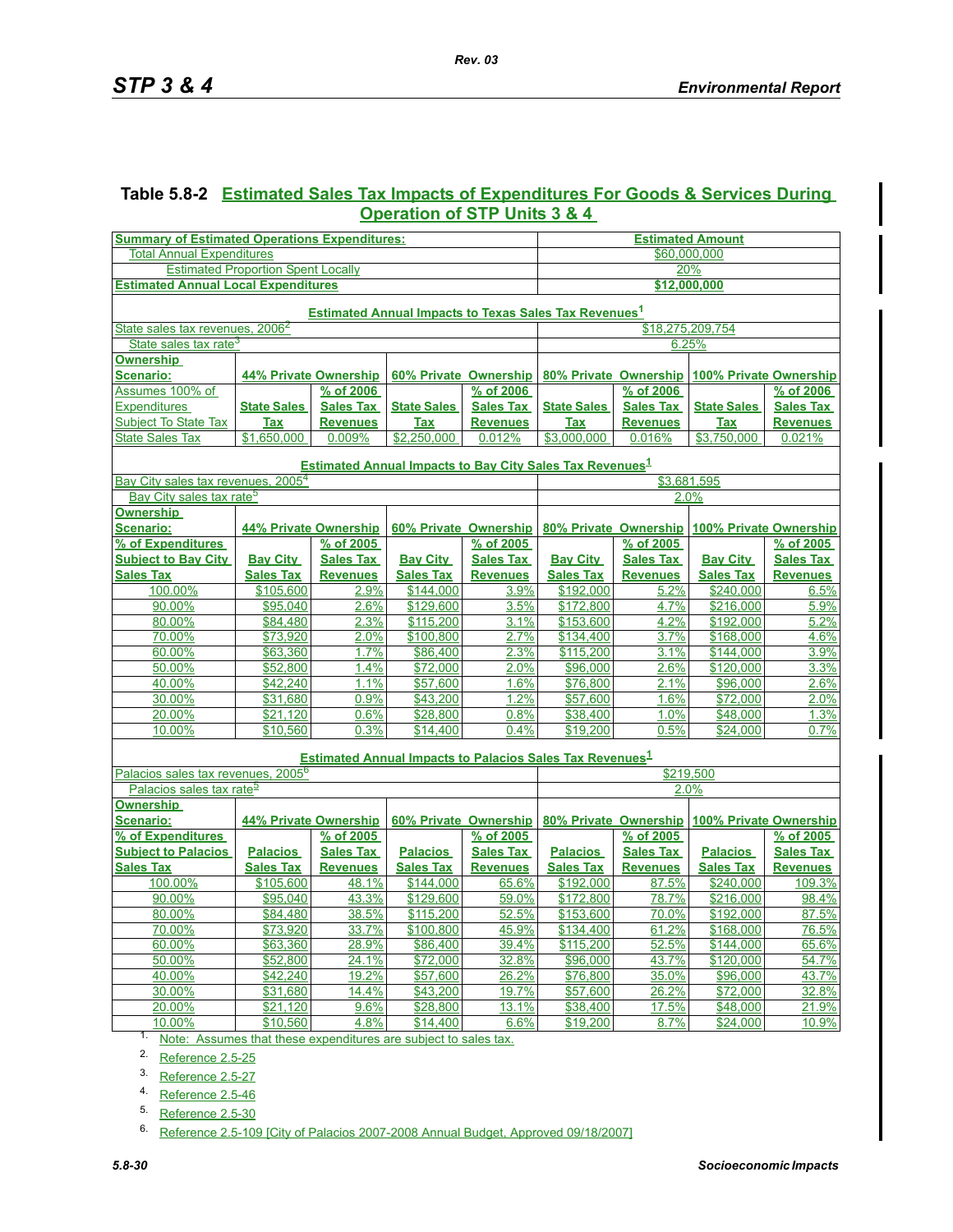$\mathbf I$ 

 $\mathbf I$ 

## **Table 5.8-3 Table 5.8-2Police Protection in the Two Counties of Interest, Adjusted for the Operations Workforce and Associated Population Increase**

| County          | Total<br><b>Population</b><br>in 2000 | <b>Additional</b><br><b>Population</b><br>Due to New<br><b>Plant</b><br><b>Operations</b> | Total<br><b>Population</b> | <b>Police</b><br><b>Protection</b><br>in 2002 | <b>Operations</b><br><b>Workforce-</b><br><b>Adjusted</b><br>Persons-<br>per-Police<br><b>Personnel</b><br><b>Ratio</b> | <b>Percent</b><br>Increase from<br>2000 Persons-<br>per-Police<br><b>Personnel</b><br><b>Ratio</b> |
|-----------------|---------------------------------------|-------------------------------------------------------------------------------------------|----------------------------|-----------------------------------------------|-------------------------------------------------------------------------------------------------------------------------|----------------------------------------------------------------------------------------------------|
| Matagorda       | 37,957                                | 1,477                                                                                     | 39,434                     | 100                                           | 394:1                                                                                                                   | 3.7                                                                                                |
| <b>Brazoria</b> | 241,767                               | 545                                                                                       | 242,312                    | 578                                           | 419:1                                                                                                                   | 0.3                                                                                                |

Source: Table 2.5-30 Police and Fire Protection

## **Table 5.8-4 Table 5.8-3Fire Protection in the Two Counties of Interest, Adjusted for the Operations Workforce and Associated Population Increase**

| County          | Total<br><b>Population</b><br>In 2000 | <b>Additional</b><br><b>Population Due</b><br>to New Plant<br><b>Operations</b> | <b>Total</b><br>Population | <b>Firefighters</b><br>(Full time<br>and<br><b>Volunteer)</b><br>in 2007 | <b>Operations</b><br><b>Workforce-</b><br><b>Adjusted</b><br>Persons-<br>per-<br><b>Firefighter</b><br>Ratio | <b>Percent</b><br>Increase from<br><b>Current</b><br>Persons-per-<br><b>Firefighter</b><br><b>Ratio</b> |
|-----------------|---------------------------------------|---------------------------------------------------------------------------------|----------------------------|--------------------------------------------------------------------------|--------------------------------------------------------------------------------------------------------------|---------------------------------------------------------------------------------------------------------|
| Matagorda       | 37,957                                | 1,477                                                                           | 39,434                     | 175                                                                      | 225:1                                                                                                        | 3.7                                                                                                     |
| <b>Brazoria</b> | 241,767                               | 545                                                                             | 242,312                    | 507                                                                      | 478:1                                                                                                        | 0.2                                                                                                     |

Source: Table 2.5-30 Police and Fire Protection